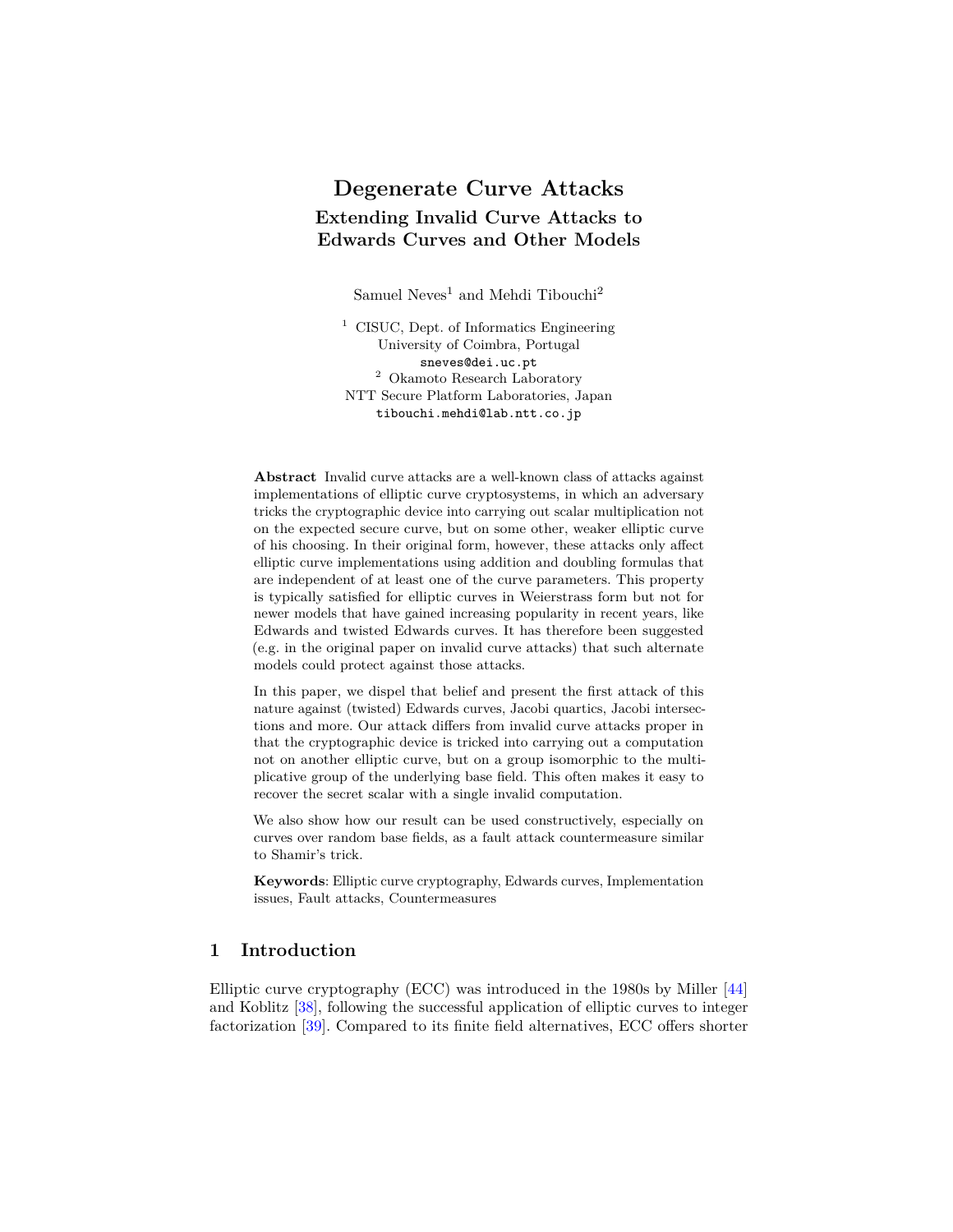keys, higher speeds, and additional structure that enables constructions such as bilinear pairings. ECC rests on the hardness of the elliptic curve discrete logarithm problem (ECDLP), which has remained intractable so far—for well-chosen curves.

Regardless of the theoretical security of elliptic curve cryptosystems, attacks targeting their *implementations* are numerous. One particularly powerful attack class is the *fault attack* [\[12,](#page-15-0) [13\]](#page-15-1), which consists in injecting faults before or during a cryptographic operation, and inspecting the resulting output to recover key information. Fault attacks directed at elliptic curve scalar multiplication implementations were first published in [\[9\]](#page-14-0) and further developed in many other works, including [\[11,](#page-14-1) [15,](#page-15-2) [20,](#page-15-3) [36\]](#page-16-2).

A conceptually simpler attack pointed out by Antipa et al. [\[1\]](#page-14-2) and extended in several further works [\[35,](#page-16-3) [37\]](#page-16-4), the *invalid curve attack*, exploits implementations that fail to verify that input points to a scalar multiplication belong to the correct elliptic curve, and where point addition and doubling formulas are independent of at least one curve parameter. In such cases, the attacker can query its target with a specially-crafted point outside of the correct elliptic curve. Then, because the formulas used in the scalar multiplication do not depend on all curve parameters, the implementation really computes a normal scalar multiplication by the same scalar, but on a *different* curve depending on the invalid input point. Choosing invalid points in such a way that the corresponding curves are weak, the attacker can then quickly recover secret keys from observing the outputs (or the hashed outputs) of the scalar multiplications. Although the attack and recommended countermeasures are well-known to cryptographers, recent research has found that a number of widely-used cryptographic libraries in the wild are vulnerable [\[29\]](#page-16-5).

The attack of Antipa et al. was originally introduced in the context of elliptic curves in Weierstrass form  $y^2 = x^3 + ax + b$ , where the usual formulas for point addition and doubling are independent of the curve parameter *b*. Nowadays, however, alternate elliptic curve models and addition laws are gaining prominence: models such as Montgomery [\[4,](#page-14-3)[45\]](#page-17-1) and Edwards [\[7,](#page-14-4)[18\]](#page-15-4) curves are being proposed for wide Internet usage<sup>[3](#page-1-0)</sup>, and several others are known to have desirable properties for cryptographic applications [\[10,](#page-14-5) [33,](#page-16-6) [34,](#page-16-7) [40,](#page-16-8) [53\]](#page-17-2).

Invalid curve attacks generalize directly to those alternate models *provided that* the crucial property of independence of the arithmetic on at least one curve parameter is satisfied. But many of the newer models for elliptic curves, including Edwards curves, use all parameters in their most common addition formulas. It is thus reasonable to expect, then, that invalid curve attacks would not apply to those curves. In fact, the use of addition formulas depending on all curve parameters was specifically mentioned by Antipa et al. [\[1\]](#page-14-2) as a possible countermeasure to thwart their attack.

**Our contribution.** In this paper, we re-examine the feasibility of invalid curve attacks against newer elliptic curve models like Edwards curves, and find that a new variant of the attack of Antipa et al. *will* indeed break the security of implementations that do not carry out proper point validation. The new attack

<span id="page-1-0"></span><sup>3</sup> See <https://tools.ietf.org/html/draft-irtf-cfrg-curves>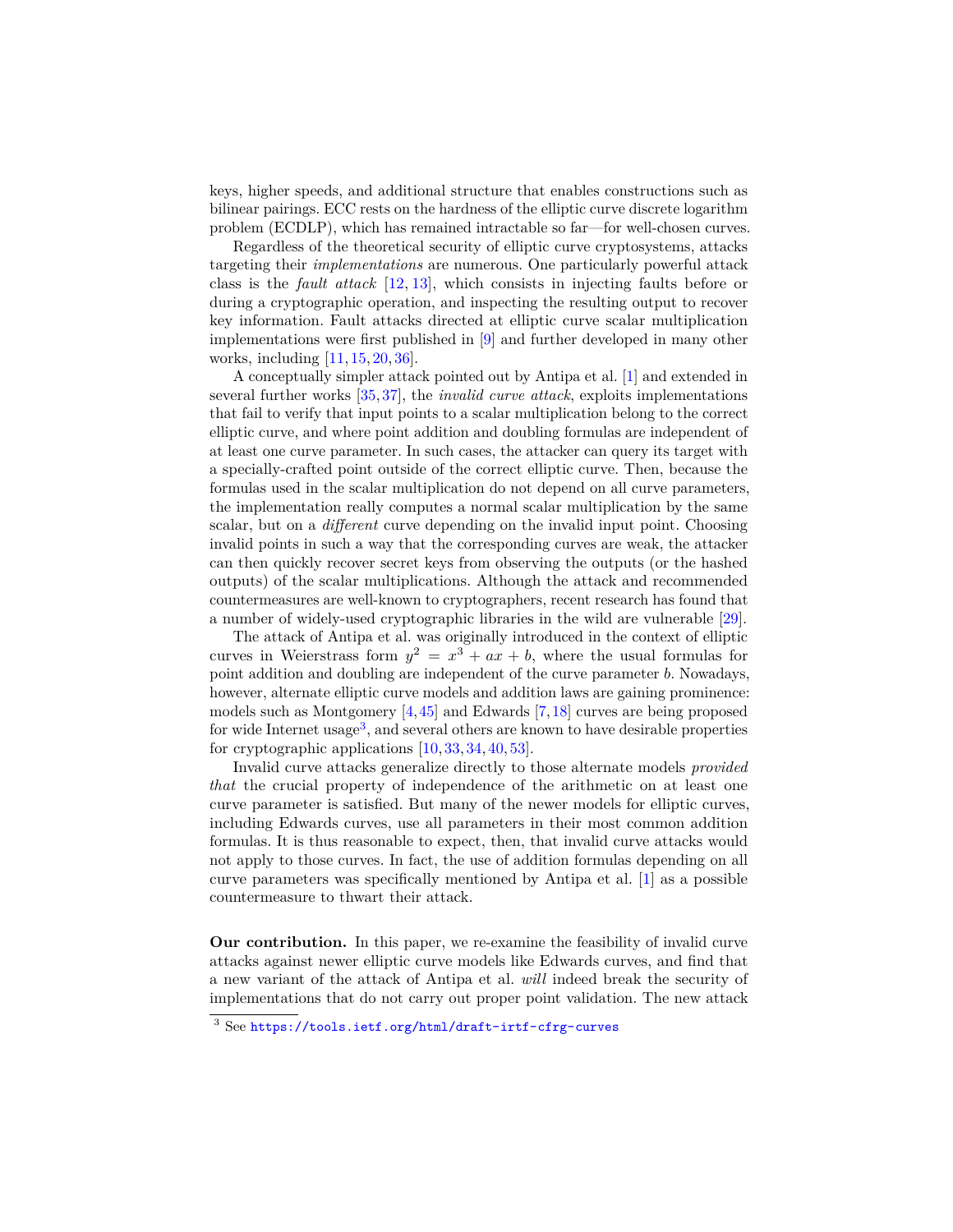works by reducing the problem of finding the secret scalar to solving discrete logarithms not on a weaker elliptic curve, but in the multiplicative group of the base field, which is easy for typical curve sizes.

The idea behind the attack is roughly to let one of the parameters in the curve family vary, and consider the degenerate curves (those of genus 0) among them. On those special curves, the group law degenerates to the multiplicative group (or in rare cases, the additive group), and while in principle the group formulas should still involve the curve parameter that was made to vary, it often ends up being multiplied by the constant zero for all points on the degenerate curve. As a result, the same formulas as for scalar multiplication on the correct curve yield an exponentiation in the degenerate group.

When only a hash value of the result of the scalar multiplication is provided (as in hashed Diffie–Hellman), our new attack is somewhat less flexible than invalid curve attacks, since it is no longer possible to vary the weak curve as done by Antipa et al. However, using a baby-step-giant-step-like time-memory tradeoff, we show that we can still easily break curves over some of the largest fields commonly used for elliptic curve cryptography, such as  $\mathbb{F}_{2^{521}-1}$ .

This new attack underscores the importance of point validation even over newer elliptic curve models.

Finally, the properties we exploit in the attack can also be used constructively, to thwart fault attacks. We present a concrete countermeasure, similar to Shamir's trick [\[50\]](#page-17-3), that detects faults injected during scalar multiplication particularly efficiently. This is done by lifting the computation on the elliptic curve over  $\mathbb{F}_p$  to the composite order ring  $\mathbb{Z}/pr\mathbb{Z}$  for some small constant r, and making sure that the component modulo *r* of the lifted curve is degenerate in the sense mentioned above. Then, verifying that the computation modulo *r* was correct becomes a simple field exponentiation, which is much faster than the usual scalar multiplication. This technique applies to Weierstrass curves as well as newer models.

**Organization of the paper.** In [§2,](#page-2-0) we provide a rundown of some of the most common curve models and addition laws used in elliptic curve cryptography. In [§3,](#page-4-0) we first recall the traditional invalid curve attack, and then present our extension of it to newer models of elliptic curves using the degenerate curve technique. In [§4,](#page-9-0) we explain how the new attack can be applied when only a hash of the result of the scalar multiplication is available. And finally, in [§5,](#page-10-0) we present our concrete fault attack countermeasure using degenerate curves.

# <span id="page-2-0"></span>**2 Elliptic Curve Models**

We begin by presenting the elliptic curve forms and respective group laws studied in this paper. This is not an exhaustive list; there are many other addition laws in the literature, and the interested reader can see an overview of many of them in  $[8]$ . Every base field  $\mathbb{F}_p$  throughout this paper is assumed to have characteristic  $\geq 5$ .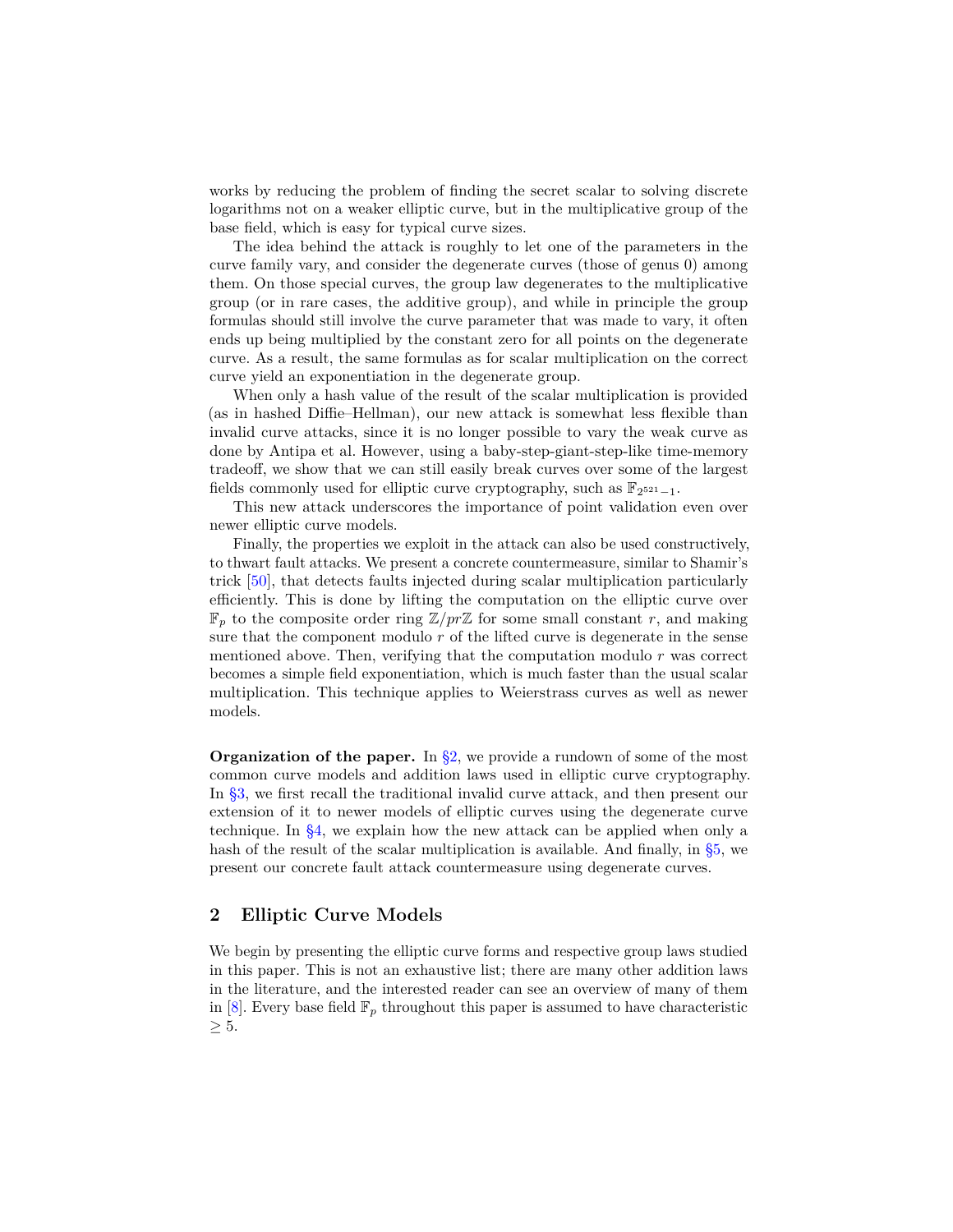#### **2.1 Weierstrass model**

The canonical short Weierstrass form of an elliptic curve is given by the equation  $y^2 = x^3 + ax + b$ , with a point at infinity  $\mathcal{O} = (0:1:0)$ . Addition on Weierstrass curves is derived directly from the chord and tangent method [\[52,](#page-17-4) Chapter III.2]:

<span id="page-3-0"></span>
$$
x_3 = \lambda^2 - x_1 - x_2
$$
  
\n
$$
y_3 = \lambda(x_1 - x_3) - y_1
$$
 where  $\lambda = \begin{cases} \frac{y_1 - y_2}{x_1 - x_2} & \text{if } (x_1, y_1) \neq (x_2, \pm y_2), \\ \frac{3x_1^2 + a}{2y_1} & \text{if } (x_1, y_1) = (x_2, y_2). \end{cases}$  (1)

#### **2.2 Twisted Edwards model**

Edwards curves were introduced in 2007 [\[7,](#page-14-4) [18\]](#page-15-4). Here we look at their generalization, *twisted* Edwards curves [\[5\]](#page-14-7), which cover more curves. A twisted Edwards curve is defined by the equation  $ax^2 + y^2 = 1 + dx^2y^2$ , with neutral affine point  $\mathcal{O} = (0, 1)$ . The general complete group law for twisted Edwards curves is

<span id="page-3-2"></span><span id="page-3-1"></span>
$$
(x_3, y_3) = \left(\frac{x_1y_2 + y_1x_2}{1 + dx_1x_2y_1y_2}, \frac{y_1y_2 - ax_1x_2}{1 - dx_1x_2y_1y_2}\right). \tag{2}
$$

An addition formula, no longer complete, which does not require the *d* parameter, was found by Hisil, Wong, Carter, and Dawson [\[25\]](#page-15-5):

$$
(x_3, y_3) = \begin{cases} \left(\frac{x_1y_1 + x_2y_2}{y_1y_2 + ax_1x_2}, \frac{x_1y_1 - x_2y_2}{x_1y_2 - y_1x_2}\right) & \text{if } (x_1, y_1) \neq (x_2, y_2), (-x_1, -y_1) \\ \left(\frac{2x_1y_1}{y_1^2 + ax_1^2}, \frac{y_1^2 - ax_1^2}{2 - y_1^2 - ax_1^2}\right) & \text{if } (x_1, y_1) = (x_2, y_2) \end{cases} (3)
$$

# **2.3 Huff's model**

Huff curves are a recently rediscovered elliptic curve model [\[34\]](#page-16-7) previously used in the study of a certain Diophantine equation [\[27\]](#page-15-6). They are defined by the equation  $ax(y^2 - 1) = by(x^2 - 1)$ , and have the affine neutral point  $\mathcal{O} = (0, 0)$ . Huff's addition formula, complete for points of odd order, is independent of the curve's parameters:

<span id="page-3-3"></span>
$$
(x_3, y_3) = \left(\frac{(x_1 + x_2)(1 + y_1y_2)}{(1 + x_1x_2)(1 - y_1y_2)}, \frac{(y_1 + y_2)(1 + x_1x_2)}{(1 - x_1x_2)(1 + y_1y_2)}\right).
$$
 (4)

#### **2.4 Hessian model**

The Hessian form of an elliptic curve, introduced in [\[14\]](#page-15-7) (also in [\[17,](#page-15-8)[24,](#page-15-9)[33,](#page-16-6)[46,](#page-17-5)[53\]](#page-17-2)), is defined by the equation  $x^3 + y^3 + 1 = 3$  *dxy*, with a point at infinity  $\mathcal{O} = (1, -1, 0)$ as neutral element. The group law is given by

$$
(x_3, y_3) = \begin{cases} \left(\frac{y_1^2 x_2 - y_2^2 x_1}{x_2 y_2 - x_1 y_1}, \frac{x_1^2 y_2 - x_2^2 y_1}{x_2 y_2 - x_1 y_1}\right) & \text{if } (x_1, y_1) \neq (x_2, y_2) \\ \left(\frac{y_1 (1 - x_1^3)}{x_1^3 - y_1^3}, \frac{x_1 (y_1^3 - 1)}{x_1^3 - y_1^3}\right) & \text{if } (x_1, y_1) = (x_2, y_2). \end{cases}
$$
(5)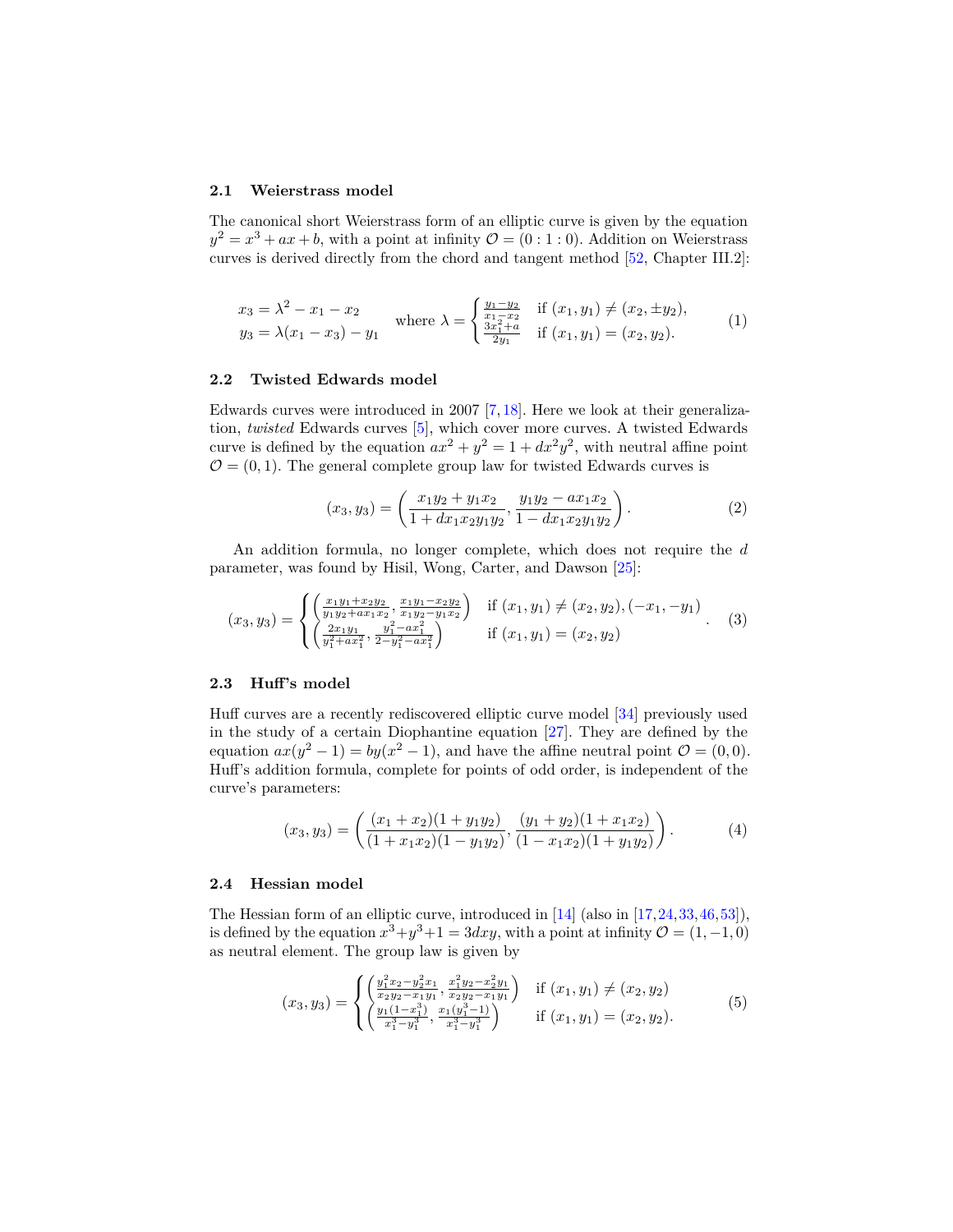#### **2.5 Twisted Hessian model**

The twisted Hessian form  $[6, 8]$  $[6, 8]$  $[6, 8]$  is defined by equation  $ax^3 + y^3 + 1 = dxy$ , with neutral element  $\mathcal{O} = (0, -1)$ . Unlike the original Hessian form, twisted Hessian curves have an affine neutral point and complete addition formula

<span id="page-4-5"></span>
$$
(x_3, y_3) = \left(\frac{x_1 - y_1^2 x_2 y_2}{a x_1 y_1 x_2^2 - y_2}, \frac{y_1 y_2^2 - a x_1^2 x_2}{a x_1 y_1 x_2^2 - y_2}\right).
$$
(6)

#### **2.6 Twisted Jacobi intersections**

Jacobi intersections were suggested by Chudnovsky and Chudnovsky [\[14\]](#page-15-7), and were among the first competitive candidates for fast single-coordinate arithmetic<sup>[4](#page-4-1)</sup>. Here we present Hisil et al.'s generalization [\[26\]](#page-15-10), defined by the intersection of  $bs^2 + c^2 = 1$  and  $as^2 + d^2 = 1$ , with neutral affine point  $\mathcal{O} = (0, 1, 1)$  and complete addition formula

<span id="page-4-4"></span>
$$
(s_3, c_3, d_3) = \left(\frac{s_1c_2d_2 + c_1d_1s_2}{1 - abs_1^2s_2^2}, \frac{c_1c_2 - bs_1d_1s_2d_2}{1 - abs_1^2s_2^2}, \frac{d_1d_2 - as_1c_1s_2c_2}{1 - abs_1^2s_2^2}\right). \tag{7}
$$

### **2.7 Extended Jacobi quartics**

Extended Jacobi quartics [\[14,](#page-15-7) [26\]](#page-15-10) are defined by the equation  $y^2 = dx^4 + 2ax^2 + 1$ , with  $\mathcal{O} = (0, 1)$  and group law

<span id="page-4-3"></span>
$$
(x_3, y_3) = \left(\frac{x_1y_2 + y_1x_2}{1 - dx_1^2x_2^2}, \frac{(1 + dx_1^2x_2^2)(y_1y_2 + 2ax_1x_2) + 2dx_1x_2(x_1^2 + x_2^2)}{(1 - dx_1^2x_2^2)^2}\right).
$$
\n(8)

# <span id="page-4-0"></span>**3 Invalid Curve Attacks**

#### <span id="page-4-2"></span>**3.1 Review of the Weierstrass curve case**

We begin by describing the classic invalid curve attack against short Weierstrass curves  $E_{a,b}: y^2 = x^3 + ax + b$  over the finite field  $\mathbb{F}_p$ . The key insight is that formulas defining the arithmetic on that curve, given by Eq.  $(1)$ , do not depend on the parameter *b* of the curve equation. All the curves  $E_{a,b'}$  for all *b'* actually share the same addition and doubling formulas.

Now consider a cryptographic device that performs scalar multiplications in  $E_{a,b}(\mathbb{F}_p)$  by a constant secret scalar *k*, and that, furthermore, does not check that input points actually belong to that curve. An attacker trying to recover *k* can then query the device on an invalid point  $\tilde{P} = (\tilde{x}, \tilde{y}) \notin E_{a,b}(\mathbb{F}_p)$ . That point belongs to a well-defined curve of the form  $E_{a,b'}$ , namely  $E_{a,\tilde{b}}$  with  $\tilde{b} = \tilde{y}^2 - \tilde{x}^3 - a\tilde{x}$ .

<span id="page-4-1"></span><sup>4</sup> Miller [\[44\]](#page-17-0) also suggested *x*-only arithmetic for Diffie–Hellman. However he suggested using division polynomials for scalar multiplication, which is far more computationally expensive.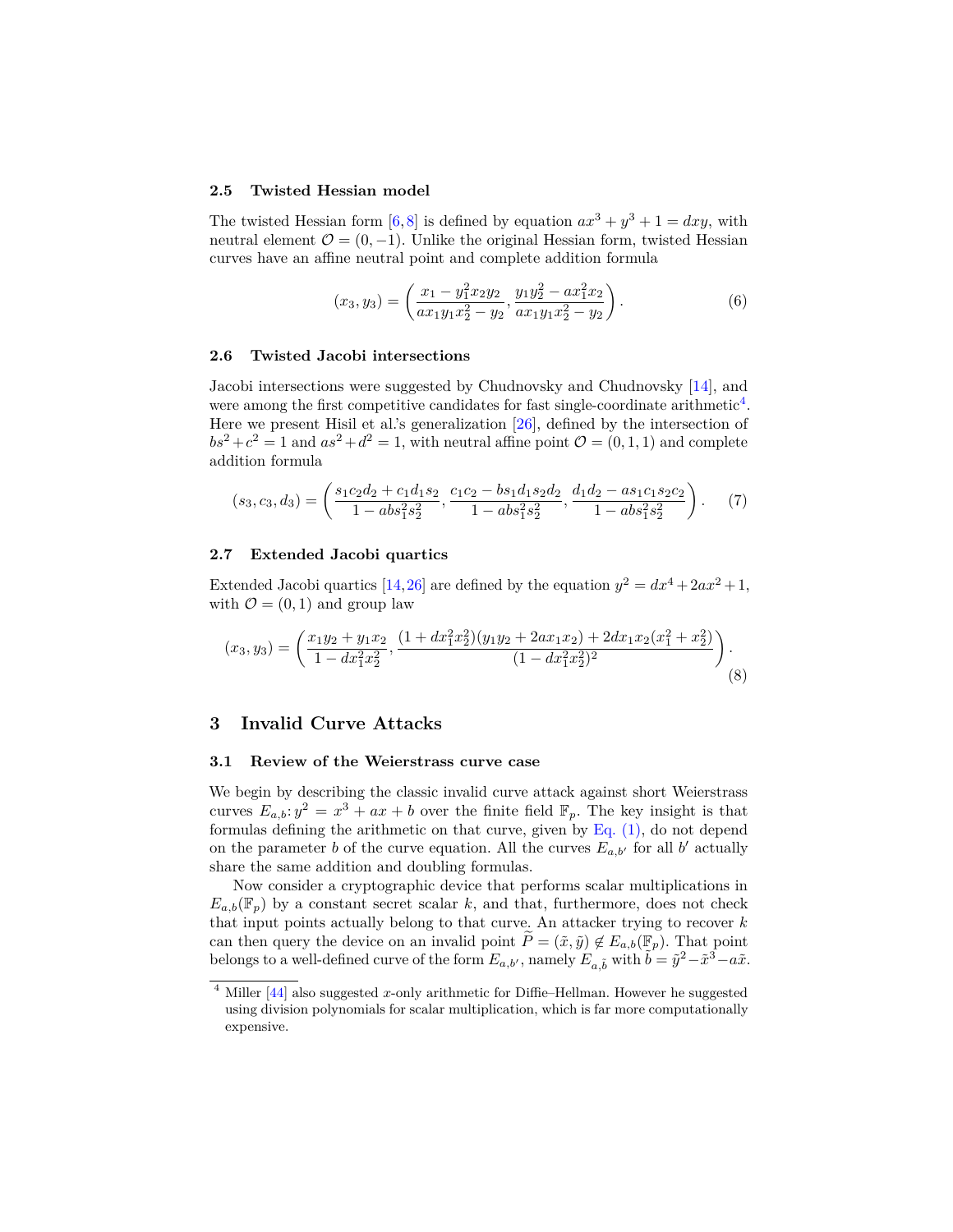As a result, on input  $\tilde{P}$ , the device actually computes the scalar multiplication  $k \cdot \widetilde{P}$  in the group  $E_{a,\tilde{b}}(\mathbb{F}_p)$  and returns that value.

The discrete logarithm problem in the subgroup  $\langle \tilde{P} \rangle$  generated by  $\tilde{P}$  in  $E_{a,\tilde{b}}(\mathbb{F}_p)$  will typically be much easier than in the original group  $E_{a,b}(\mathbb{F}_p)$ , and the attacker can even choose the invalid point and curve to make the problem particularly easy. This allows him to efficiently recover *k* modulo the order of  $\langle P \rangle$ , and then all of *k* by repeating the process a few times with different invalid curves.

The whole attack can thus be summarized as follows:

- 1. Find a curve  $E_{a,\tilde{b}}(\mathbb{F}_p)$  and a point  $\tilde{P}$  on it such that discrete logarithms in  $\langle \widetilde{P} \rangle$  are easy:
- 2. Query the cryptographic device on  $\widetilde{P}$  to get  $k \cdot \widetilde{P}$ ;
- 3. Solve the discrete logarithm in the easy group, revealing k mod ord $(\tilde{P})$ ;
- 4. Repeat until *k* is recovered in its entirety.

Finding a curve and point such that discrete logarithms are easy can be done in several different ways. The original approach, inspired by  $[41]$ , was to use invalid curves containing subgroups of very small orders and an input point in those subgroups; such curves are easy to find, but quite a few queries are needed to recover all of *k*.

Another approach is to use a curve of smooth order [\[43\]](#page-17-6): this is somewhat harder to construct, but may allow a full recovery of *k* in a single query. Alternatively, using a singular curve [\[35\]](#page-16-3) yields a discrete logarithm problem in a form of the multiplicative group over  $\mathbb{F}_p$  (or the additive group when  $a = 0$ ), which is typically easy to solve and again makes the single-query recovery of *k* possible [\[28,](#page-15-11) §3.7].

The attack also extends to the situation when the cryptographic device only returns a hash of the resulting point of the scalar multiplication (the hashed Diffie–Hellman setting): in that case, the small subgroup approach is typically the most efficient. That is the approach taken by Jager, Schwenk and Somorovsky in their paper attacking ECDH key exchange in actually deployed TLS libraries [\[29\]](#page-16-5).

### **3.2 Parameter-independent formulas**

The invalid curve attack translates easily to the case of alternate curve models for which the addition and doubling formulas are independent of at least one of the curve parameters: when querying the cryptographic device on a point  $P$  outside of the valid curve *E*, the computations still amount to a scalar multiplication on a different curve  $E$  in the same family, obtained by adjusting the independent parameter appropriately.

This is the case for (twisted) Hessian and Huff curves. Additionally, efficient *d*-less formulas exist for Edwards curves (cf. [Eq. \(3\)\)](#page-3-1), Jacobian quartics and Jacobian intersections [\[26\]](#page-15-10).

On the other hand, in the case of addition laws depending on all curve parameters, the result of sending an arbitrary invalid input point to the device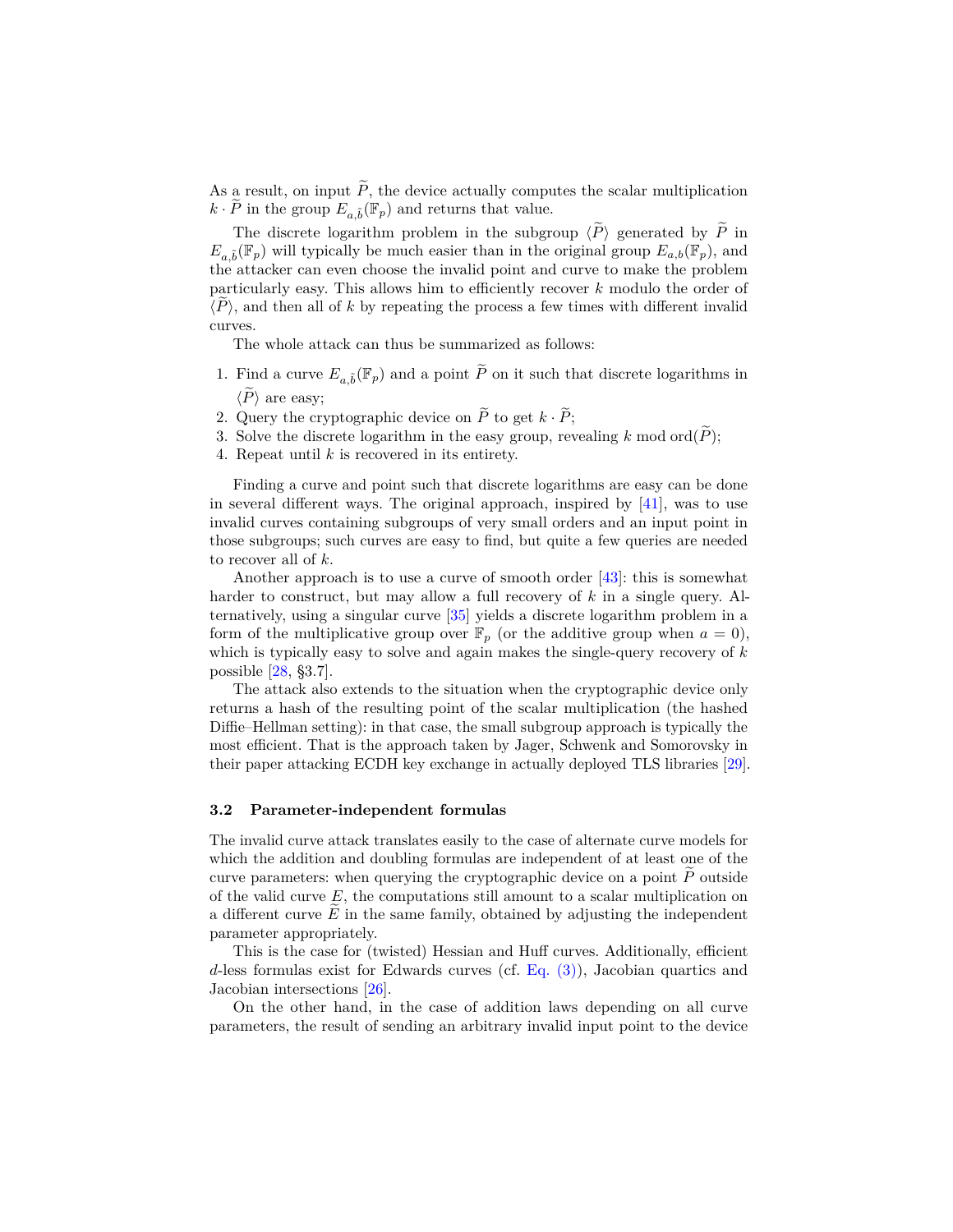can no longer be interpreted as a scalar multiplication on a well-defined invalid curve: the attack of Antipa et al. does not generalize directly to that setting.

# <span id="page-6-0"></span>**3.3 Our new approach: the degenerate curve attack against Edwards curves**

As is easily observed in Eq.  $(2)$ , the typical Edwards addition formulas depend on all curve parameters and are therefore not vulnerable to the original invalid curve attack as described above. However, there is one interesting property of this addition law that helps us transfer elliptic curve discrete logarithms to the curve's underlying field, rendering them solvable by sieve methods [\[16,](#page-15-12) [21\]](#page-15-13).

**Theorem 1.** Let  $E_{a,d}$  be a twisted Edwards curve over  $\mathbb{F}_p$ . The subset  $\widetilde{G} \subset \mathbb{F}_p^2$ *of the affine plane consisting of points of the form*  $(0, y)$ *,*  $y \neq 0$ *, endowed with the addition law defined by the same formula as*  $E_{a,d}$ *, given by*  $Eq. (2)$  $Eq. (2)$ *, forms a group isomorphic to*  $\mathbb{F}_p^*$  *under the isomorphism*  $y \mapsto (0, y)$ *.* 

*Proof.* The map  $\varphi: \mathbb{F}_p^* \to \widetilde{G}$ ,  $y \mapsto (0, y)$  is by definition a bijection. It suffices to check that it is a homomorphism to conclude. But this is indeed the case since adding the points  $(0, y_1)$  and  $(0, y_2)$  yields, according to Eq.  $(2)$ :

$$
\varphi(y_1) + \varphi(y_2) = \left(\frac{0 \cdot y_2 + y_1 \cdot 0}{1 + d \cdot 0 \cdot 0 \cdot y_1 y_2}, \frac{y_1 y_2 - a \cdot 0 \cdot 0}{1 - d \cdot 0 \cdot 0 \cdot y_1 y_2}\right) = (0, y_1 y_2) = \varphi(y_1 y_2)
$$

as required.  $\Box$ 

As a result, given a cryptographic device performing scalar multiplications in the group  $E_{a,d}(\mathbb{F}_p)$  without input point validation, as in the original attack of [§3.1,](#page-4-2) an attacker can send as input an invalid point *P* of the form  $(0, \tilde{y})$ , and receive as result the scalar multiplication of  $\widetilde{P}$  by the secret *k* in the group  $\widetilde{G}$ . namely  $(0, \tilde{y}^k)$ . Therefore, recovering k is reduced to solving the discrete logarithm problem in the multiplicative group  $\mathbb{F}_p^*$ , which as we have mentioned above is much easier than in  $E_{a,d}(\mathbb{F}_p)$  owing to well-known subexponential attacks.

For elliptic curve sizes used in practice (up to 500 or so bits), the finite field discrete log is easy! By choosing *y* as a generator of  $\mathbb{F}_p^*$  (which is always a cyclic group), the attacker can thus recover all of *k* in a single query. This yields our generalization of invalid curve attacks to the case of Edwards curves: we call this attack a *degenerate curve attack* for reasons that will become apparent shortly.

*Remark 1.* An obvious but important observation is that, while we have described our attack in affine coordinates, it also works in the (likely) case when the device performs its computation in projective coordinates, using the projective versions of the same group operations. It is straightforward to check, for example, that  $(0: Y_1: 1) + (0: Y_2: 1) = (0: Y_1Y_2: 1)$  (and generalizations with other values of the *Z*-coordinates go through similarly).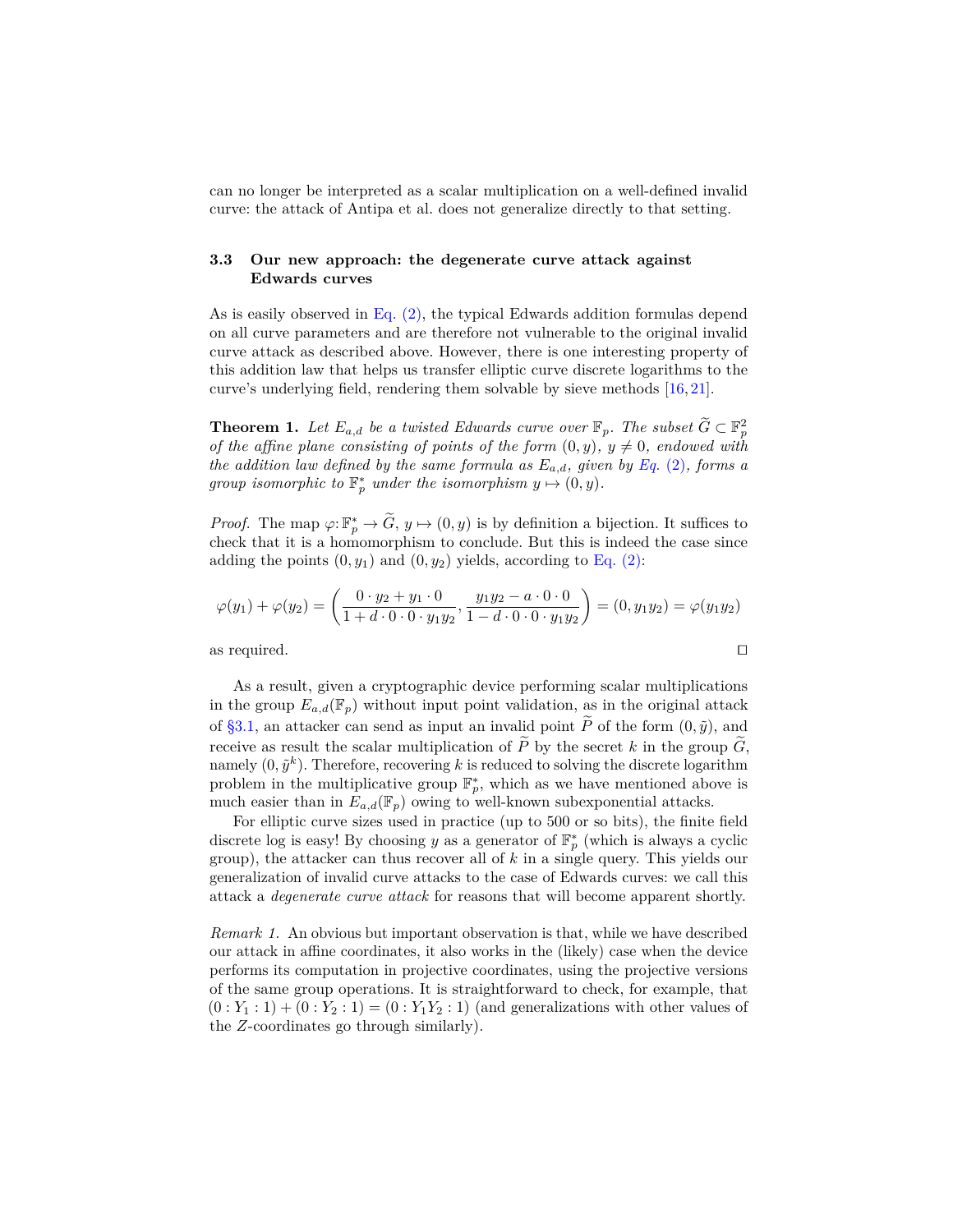One can wonder why, despite the dependence of the group law [Eq. \(2\)](#page-3-2) on all curve parameters, we can still find an invalid curve in the affine plane where the same formulas induce a group structure. A rough explanation is as follows. First, the *y*-axis  $Y: x = 0$  in the plane is actually a limit (in the usual sense of one-parameter families) of the twisted Edwards curves  $E_{a,d}$  for fixed  $d$ : it is the fiber above  $a = \infty$ . This is easily seen by rewriting the equation of  $E_{a,d}$  in terms of  $a' = 1/a$ , as  $x^2 + a'y^2 = a'(1 + dx^2y^2)$ , and setting  $a' = 0$ . Since Y is of genus 0, the Edwards group law should degenerate on *Y* (minus a finite number of points) as the additive or the multiplicative group. The expression of the group law need not a priori be the same as on the original curve  $E_{a,d}$  itself, but it does turn out to be the case, because the only term depending on the parameter *a* cancels out along  $Y: x = 0$ .

Now the line *Y* is not itself singular (although it should perhaps really be seen as the non-reduced double line  $x^2 = 0$ , but it is where the family degenerates, hence the name of our attack.

#### **3.4 Degenerate curve attacks against other models**

The idea of the previous attack generalizes easily to other models of elliptic curves, including all of those mentioned in  $\S2$ . We now describe those generalizations in affine coordinates below; they of course also work in projective coordinates.

*Extended Jacobi quartics.* Let  $E_{a,b}: y^2 = dx^4 + 2ax^2 + 1$  be an extended Jacobi quartic curve over  $\mathbb{F}_p$ , and consider the set  $\widetilde{G}$  of points in  $\mathbb{F}_p^2$  of the form  $(0, y)$ ,  $y \neq 0$ . Endow this set with the same addition law as  $E_{a,d}$ , defined by [Eq. \(8\).](#page-4-3) It then forms a group isomorphic to  $\mathbb{F}_p^*$  under the isomorphism  $\varphi: y \mapsto (0, y)$ . Indeed, this map is a bijection and we have:

$$
\varphi(y_1) + \varphi(y_2) = \left(\frac{0 \cdot y_2 + y_1 \cdot 0}{1 - d \cdot 0 \cdot 0}, \frac{(1 + d \cdot 0 \cdot 0)(y_1 y_2 + 2a \cdot 0 \cdot 0) + 2d \cdot 0 \cdot 0 \cdot 0}{(1 - d \cdot 0 \cdot 0)^2}\right)
$$
  
=  $(0, y_1 y_2) = \varphi(y_1 y_2),$ 

so  $\varphi$  is an isomorphism as required.

Therefore, we can carry out our attack as before, by sending to a device performing scalar multiplications on  $E_{a,d}$  the invalid input point  $(0, y)$  for some generator *y* of  $\mathbb{F}_p^*$ .

In this case, the *y*-axis appears as the degenerate limit of the family  $E_{a,d}$  for fixed *a* and varying *d*, taken for  $d = \infty$ .

*Twisted Jacobi intersections.* Let  $E_{a,b}: as^2 + c^2 = bs^2 + d^2 = 1$  be a twisted Jacobi intersection over  $\mathbb{F}_p$ , and consider the sets  $\widetilde{G}_1$  and  $\widetilde{G}_2$  of points in  $\mathbb{F}_p^3$  of the form  $(0, c, 0)$ ,  $c \neq 0$ , and  $(0, 0, d)$ ,  $d \neq 0$ , respectively. Endow both of these sets with the same addition law as  $E_{a,b}$ , defined by [Eq. \(7\).](#page-4-4) Then they form groups isomorphic to  $\mathbb{F}_p^*$  under the isomorphisms  $\varphi_1: c \mapsto (0, c, 0)$  and  $\varphi_2: d \mapsto (0, 0, d)$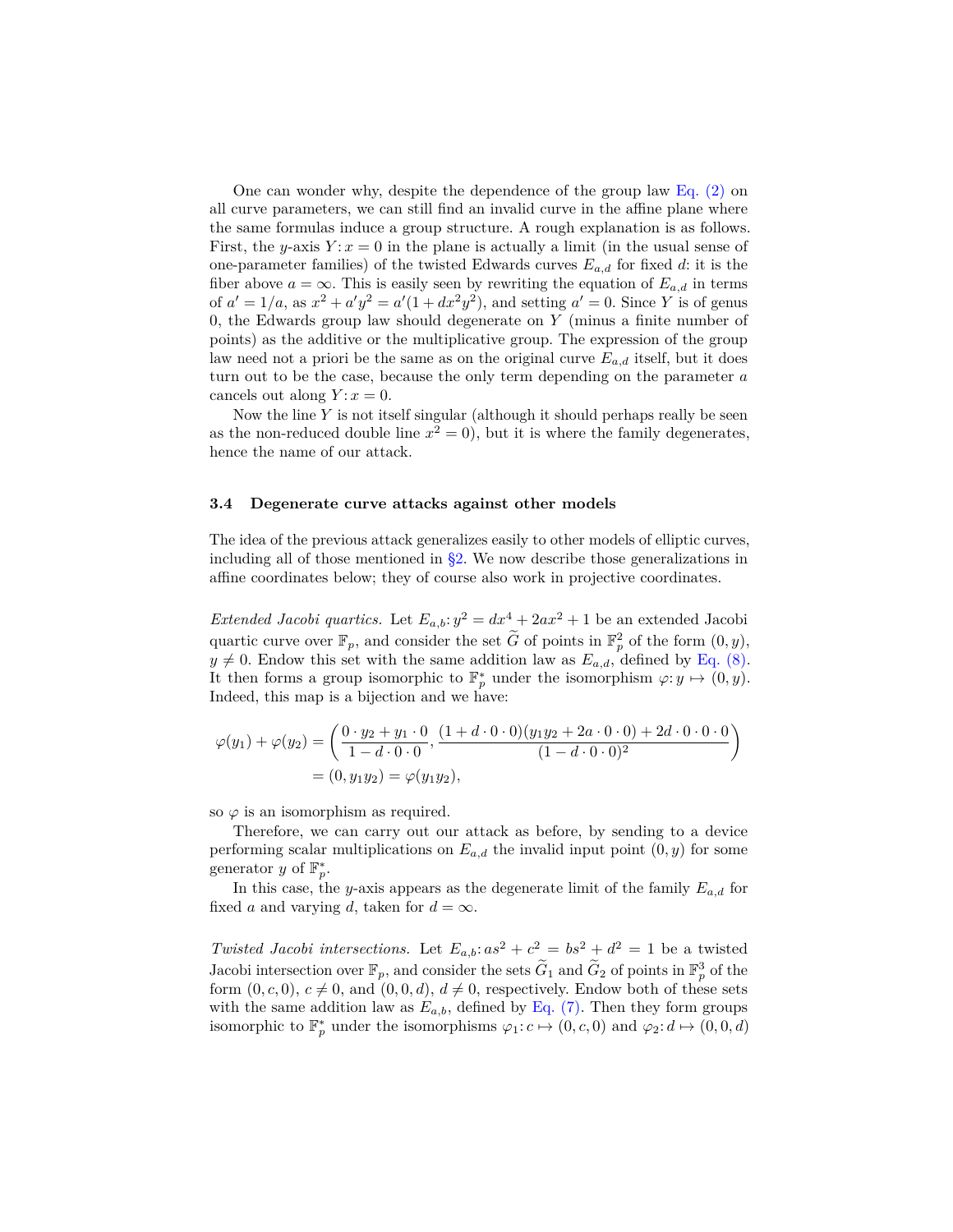respectively. Indeed, those maps are both bijections and we have:

$$
\varphi_1(c_1) + \varphi_1(c_2) = \left( \frac{0 \cdot c_2 \cdot 0 + c_1 \cdot 0 \cdot 0}{1 - ab \cdot 0 \cdot 0}, \frac{c_1 c_2 - b \cdot 0 \cdot 0 \cdot 0 \cdot 0}{1 - ab \cdot 0 \cdot 0}, \frac{0 \cdot 0 - b \cdot 0 \cdot c_1 \cdot 0 \cdot c_2}{1 - ab \cdot 0 \cdot 0} \right)
$$
  
=  $(0, c_1 c_2, 0) = \varphi_1(c_1 c_2)$ 

and similarly for  $\varphi_2$  by symmetry.

This provides two families of invalid points using which we can carry out our attack exactly as before.

*Twisted Hessian curves.* The case of twisted Hessian curves is somewhat less interesting, since this model has a group law independent of the curve parameter *d*, and hence the original invalid curve attack applies to it. Nevertheless, we can mention for completeness that our approach generalizes rather directly to those curves as well.

Indeed, if  $E_{a,d}: ax^3 + y^3 + 1 = dxy$  is a twisted Hessian curve, the map  $\varphi: y \mapsto (0, -y)$  defines an isomorphism between  $\mathbb{F}_p^*$  and the set of elements of the form  $(0, y)$ ,  $y \neq 0$  in  $\mathbb{F}_p^2$  endowed with the same addition law as  $E_{a,d}$ , defined by [Eq. \(6\).](#page-4-5) Indeed:

$$
\varphi(y_1) + \varphi(y_2) = \left(\frac{0 + y_1^2 \cdot 0 \cdot y_2}{-a \cdot 0 \cdot y_1 \cdot 0 + y_2}, \frac{-y_1 y_2^2 - a \cdot 0 \cdot 0}{-a \cdot 0 \cdot y_1 \cdot 0 + y_2}\right)
$$
  
=  $(0, -y_1 y_2) = \varphi(y_1 y_2).$ 

*Huff curves.* As with Hessian curves, Huff curves have a parameter-independent group law and hence are not the most relevant setting for us, but we can again extend our attack to them.

For the Huff curve  $E_{a,b}: ax(y^2-1) = by(x^2-1)$  with the group law of [Eq. \(4\),](#page-3-3) we can consider the set  $\widetilde{G}$  of points in  $\mathbb{F}_p^2$  of the form  $(0, y)$ . The sum of two such points under the addition law given by the same formula is given by:

$$
(0, y_1) + (0, y_2) = \left(\frac{0 \cdot (1 + y_1 y_2)}{1 \cdot (1 - y_1 y_2)}, \frac{(y_1 + y_2) \cdot 1}{1 \cdot (1 + y_1 y_2)}\right) = \left(0, \frac{y_1 + y_2}{1 + y_1 y_2}\right)
$$

*.*

Thus, if we consider the map  $\varphi: \mathbb{F}_p^* \to \widetilde{G}$  defined outside  $-1$  by  $\varphi(t) = (0, (1 - \kappa)\kappa + \kappa)$  $t$ )/(1 + *t*)), it is easy to check that  $\varphi(t_1) + \varphi(t_2) = \varphi(t_1 t_2)$ , and therefore we again have a group isomorphic to  $\mathbb{F}_p^*$  to carry out our attack.

*Remark 2.* It may be worth noting that for some curve models, we are also able to find degenerate curves on which the addition law induces a group structure isomorphic to the twisted form of the multiplicative group (i.e. the subgroup of order  $p + 1$  of elements of norm 1 in  $\mathbb{F}_{p^2}^*$ ). Huff curves offer a simple concrete example: consider the set of points of the form  $(x, x) \in \mathbb{F}_p^2$  with the Huff addition law of [Eq. \(4\).](#page-3-3) The sum of two such points is given by  $(x_1, x_1) + (x_2, x_2) = (x_3, x_3)$ where

$$
x_3 = \frac{x_1 + x_2}{1 - x_1 x_2}.
$$

When  $-1$  is a quadratic nonresidue in  $\mathbb{F}_p$ , this is well-known to be the so-called "compressed form" of the twisted multiplicative group [\[49\]](#page-17-7).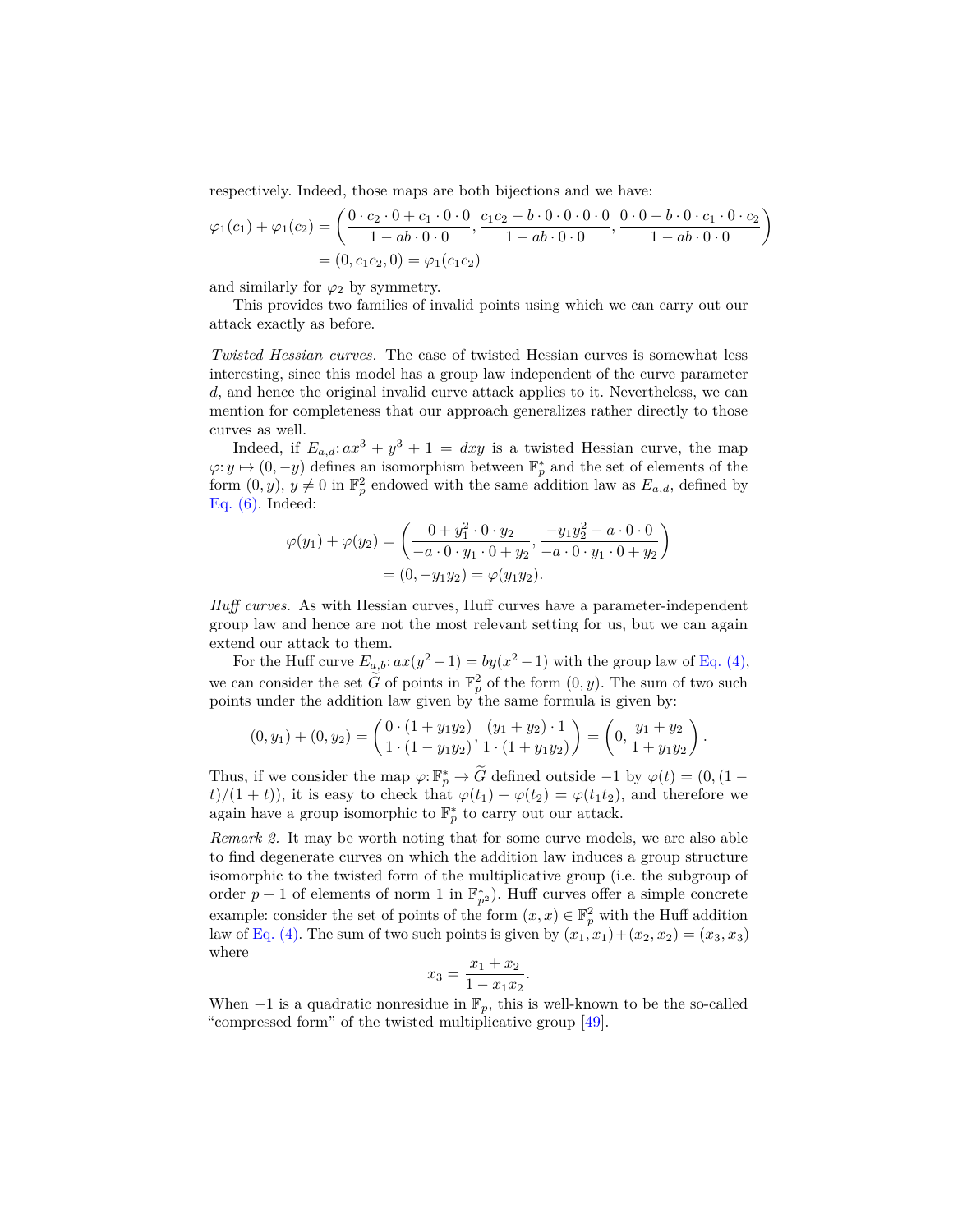# <span id="page-9-0"></span>**4 The Hashed Case**

| Alice                                             | Bob                                     |                               |
|---------------------------------------------------|-----------------------------------------|-------------------------------|
| $k_A \in \mathbb{Z}/n\mathbb{Z}, A = k_A \cdot P$ | $A$                                     |                               |
| $K = \text{KDF}(k_A \cdot B)$                     | $A$                                     | $K = \text{KDF}(k_B \cdot A)$ |
| $M = E(K, \text{ "Hello"})$                       | $ASert(E^{-1}(K, M) = \text{ "Hello"})$ |                               |

<span id="page-9-1"></span>**Figure 1.** Basic unauthenticated elliptic curve Diffie–Hellman protocol, under which invalid curve attacks may be mounted. The protocol works over a curve  $E_{a,b}(\mathbb{F}_p)$ , with a generator point  $P$  of prime order  $n$ . KDF( $\cdot$ ) is an arbitrary key-derivation function taking points of  $E_{a,b}(\mathbb{F}_p)$  as input;  $E(K, M)$  is taken to be some authenticated encryption primitive, e.g., AES–GCM.

The previous section considered attacks on a cryptographic device that performs elliptic curve scalar multiplications without validation of input points, and returns the actual result of the scalar multiplication. This is a somewhat idealized attack model, however.

One real-world protocol where a similar situation arises is (static) Diffie– Hellman key exchange over elliptic curves, one variant of which is presented in [Fig. 1.](#page-9-1) In an invalid curve attack on that protocol, Bob would send Alice his invalid point *B*, and Alice would use it to compute the product  $k_A \cdot B$  where  $k_A$ is her static secret key. The resulting point  $k_A \cdot B$  is not directly sent back to Bob, however, but used to derive a key  $K = \text{KDF}(k_A \cdot B)$  used in subsequent communication. In effect, what Bob receives is the image of  $k_A \cdot B$  under a fixed, public one-way function, usually with low collision probability (in [Fig. 1,](#page-9-1) it would be the authentication message *M*).

We model that situation by considering an oracle which, on input of a point  $P$  (still unvalidated), computes the scalar multiplication  $k \cdot P$  by a fixed secret  $k$ , and returns the image  $H(k \cdot P)$  of the result under a public hash function *H*. In that more restrictive setting, degenerate curve attacks are not as devastating as previously described, but we will see that it is often still possible to recover *k* quite quickly in practice, depending on the smoothness of the order  $p-1$  of  $\mathbb{F}_p^*$  (or of  $p+1$  in the case of degenerate groups isomorphic to the twisted multiplicative group; we will describe the attack in the  $\mathbb{F}_p^*$  case to fix ideas).

The idea is simply to apply the Pohlig–Hellman algorithm [\[47\]](#page-17-8). Using the naive variant of the algorithm, the attacker can, for each prime divisor  $\ell$  of *p* − 1, choose a point *P* of order  $\ell$  in the degenerate group, obtain  $H(k \cdot P)$ from the oracle, and perform an exhaustive search in the subgroup  $\langle \tilde{P} \rangle$  to find the point  $\tilde{Q}$  such that  $H(k \cdot \tilde{P}) = H(\tilde{Q})$ , revealing *k* mod  $\ell$ . Prime powers are dealt with similarly, and in the end the attacker recovers all of *k* with only a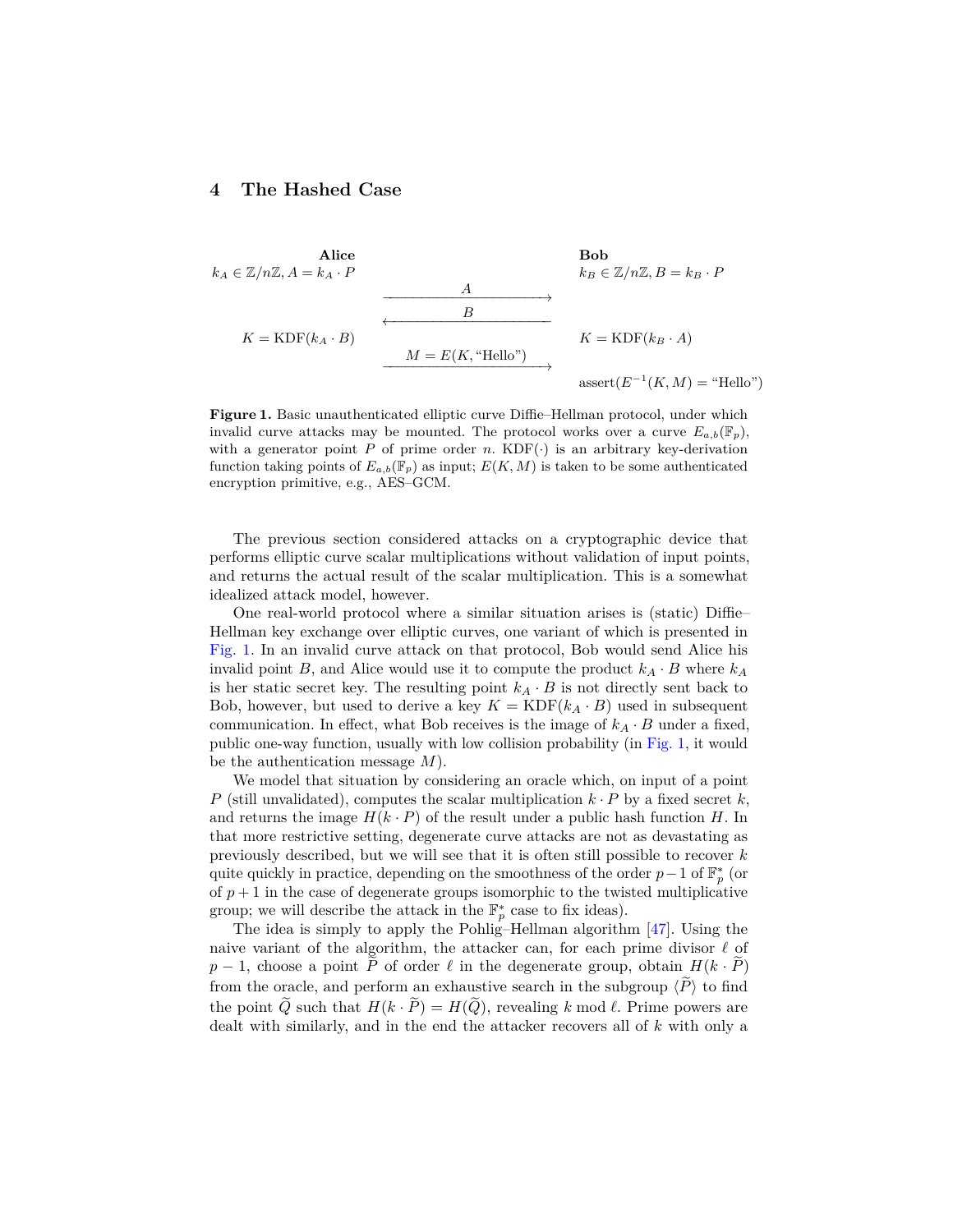few oracle queries, in time quasilinear in the largest prime factor  $P_1(p-1)$  of *p*−1. Furthermore, if a higher query complexity is acceptable, we can use Shanks' baby-step giant-step time-memory tradeoff [ [51\]](#page-17-9) to recover *k* in time quasilinear in  $\sqrt{P_1(p-1)}$ , also using a number of queries and a space complexity quasilinear in  $\sqrt{P_1(p-1)}$ .

In general, even  $\sqrt{P_1(p-1)}$  need not be much smaller than the complexity of the discrete logarithm problem in the original curve. However, newer models like Edwards curves are often used over special base fields  $\mathbb{F}_p$  with particularly efficient arithmetic. [Table 1](#page-11-0) lists those efficient primes for usual curve sizes together with the bit size of  $P_1(p-1)$ , and we can see that for many of them, the degenerate curve attack is quite efficient: for example, for curves over the Mersenne prime field  $\mathbb{F}_{2^{521}-1}$  (used to construct the highest security elliptic curves, including E-521 [\[2\]](#page-14-9)), the complexity of an  $\mathbb{F}_p^*$  degenerate curve attack would be around  $O(2^{44})$ , which is very practical. And it would be  $O(2^{57.5})$ , also quite fast, over  $\mathbb{F}_{2^{448}-2^{224}-1}$ , the field of definition of Ed448-Goldilocks [\[22\]](#page-15-14).

# <span id="page-10-0"></span>**5 A Fault Attack Countermeasure**

Soon after the announcement of the Bellcore attack on RSA, Shamir proposed a countermeasure [\[50\]](#page-17-3) that relies on the Chinese remainder theorem to detect faults during modular exponentiation. The basic idea of Shamir is to replace computations modulo a prime *p* by computations in the ring modulo the composite *pr*, where *r* is a small randomly-selected integer, and then compare the result modulo *r* against an independent equivalent computation modulo *r*.

While Shamir's trick<sup>[5](#page-10-1)</sup> works well on RSA, due to its simple structure, it is trickier to apply this countermeasure to the elliptic curve case. Nevertheless, countermeasures based on Shamir's trick have been devised. The first one was invented by Blömer, Otto, and Seifert [\[11\]](#page-14-1) (BOS), and consisted of two elliptic curve scalar multiplications—one over  $\mathbb{Z}/p r \mathbb{Z}$ , the other over  $\mathbb{Z}/r \mathbb{Z}$ . Baek and Vasyltov [\[3\]](#page-14-10) suggested the use of the curve  $Y^2Z + pYZ^3 = X^3 + aXZ^4 + BZ^6$  $\mathbb{Z}/pr\mathbb{Z}$ , where  $B = y^2 + py - x^3 - ax$ , which clearly is equivalent to the original when reduced modulo *p*. This method is limited to projective coordinates, since not every intermediate result may have an inverse in the extended ring. Their method also has some potential weaknesses owing to its reliance on random integers *r* instead of adequately selected primes [\[31\]](#page-16-10). It has been recently pointed out that the original BOS countermeasure is not correct when coupled with group laws containing exceptions [\[48\]](#page-17-10), and thus group laws used in BOS-like countermeasures must be *test-free*.

More recently, Joye [\[30,](#page-16-11) [32\]](#page-16-12) proposed a variant of the BOS countermeasure, where one works instead over  $\mathbb{Z}/pr^2\mathbb{Z}$  (resp.  $\mathbb{Z}/r^2\mathbb{Z}$ ). To accelerate the second scalar multiplication, Joye takes advantage of the isomorphism between the set of points of  $E(\mathbb{Z}/r^2\mathbb{Z})$  that reduce to the neutral point modulo *r*, and the additive

<span id="page-10-1"></span><sup>5</sup> Not to be confused with Shamir's double-exponentiation trick, pointed out by ElGamal [\[19,](#page-15-15) p. 471] and originally discovered by Straus [\[54\]](#page-17-11).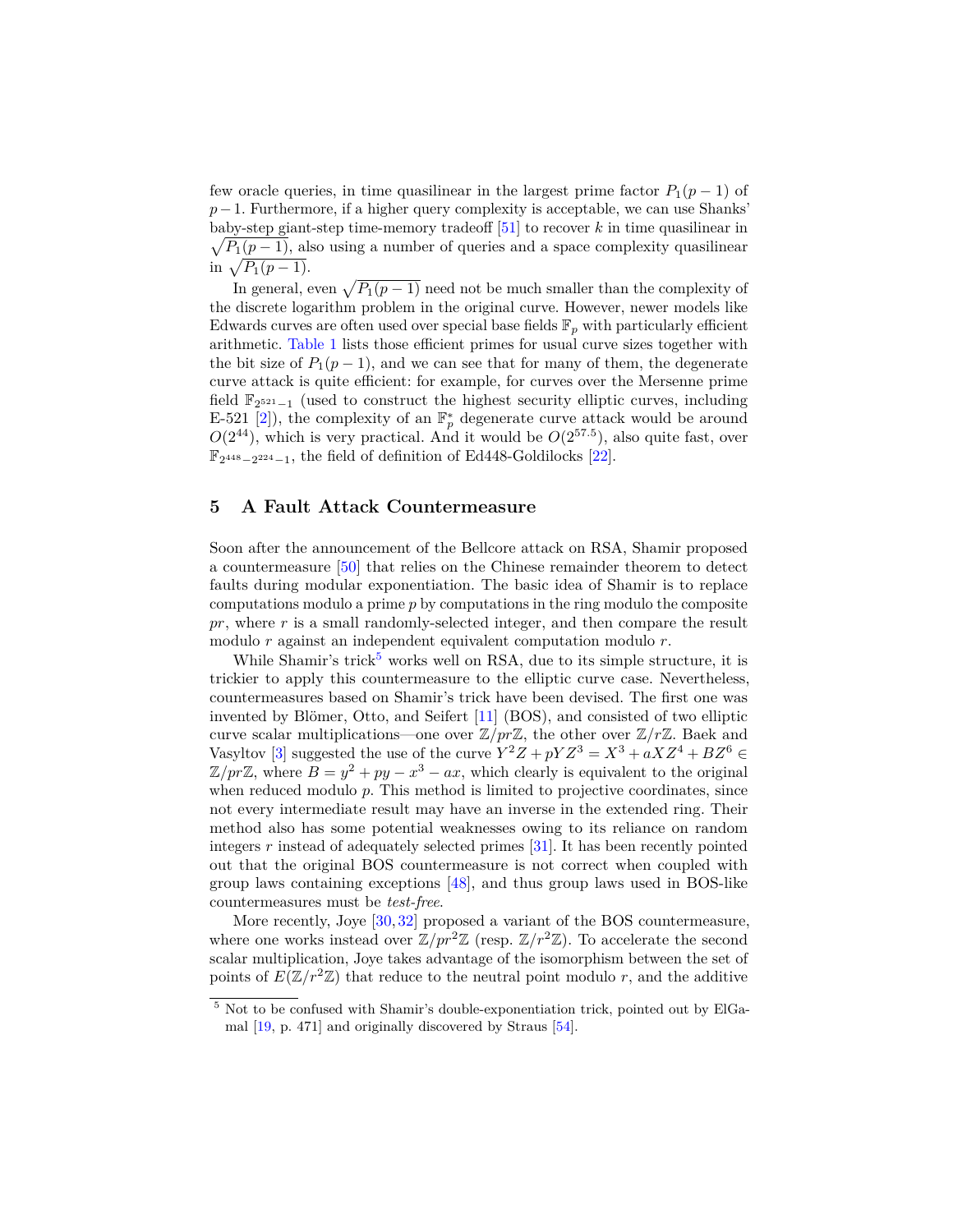| $(p+1)$ attack).        |     |                                  |                                  |                |
|-------------------------|-----|----------------------------------|----------------------------------|----------------|
| $\boldsymbol{p}$        |     | $\log_2 P_1(p-1)$ $(p-1)$ attack | $\log_2 P_1(p+1)$ $(p+1)$ attack |                |
| $2^{191} - 19$          | 90  | $O(2^{45})$                      | 93                               | $O(2^{46.5})$  |
| $2^{196} - 15$          | 64  | $O(2^{32})$                      | 165                              | $O(2^{82.5})$  |
| $2^{216} - 2^{108} - 1$ | 107 | $O(2^{53.5})$                    | 19                               | $O(2^{9.5})$   |
| $2^{221} - 3$           | 73  | $O(2^{36.5})$                    | 42                               | $O(2^{21})$    |
| $2^{224} - 2^{96} + 1$  | 46  | $O(2^{23})$                      | 157                              | $O(2^{78.5})$  |
| $2^{226} - 5$           | 127 | $O(2^{63.5})$                    | 49                               | $O(2^{24.5})$  |
| $2^{230} - 27$          | 101 | $O(2^{50.5})$                    | 136                              | $O(2^{68})$    |
| $2^{251} - 9$           | 235 | $O(2^{117.5})$                   | 70                               | $O(2^{35})$    |
| $2^{255} - 19$          | 236 | $O(2^{118})$                     | 95                               | $O(2^{47.5})$  |
| $2^{266} - 3$           | 37  | $O(2^{17.5})$                    | 125                              | $O(2^{62.5})$  |
| $2^{285} - 9$           | 237 | $O(2^{118.5})$                   | 60                               | $O(2^{30})$    |
| $2^{291} - 19$          | 259 | $O(2^{129.5})$                   | 114                              | $O(2^{57})$    |
| $2^{322} - 2^{161} - 1$ | 133 | $O(2^{66.5})$                    | 64                               | $O(2^{32})$    |
| $2^{336} - 3$           | 166 | $O(2^{83})$                      | 214                              | $O(2^{107})$   |
| $2^{338} - 15$          | 166 | $O(2^{83})$                      | 204                              | $O(2^{102})$   |
| $2^{369} - 25$          | 192 | $O(2^{96})$                      | 252                              | $O(2^{126})$   |
| $2^{383} - 31$          | 88  | $O(2^{44})$                      | 97                               | $O(2^{48.5})$  |
| $2^{389} - 21$          | 247 | $O(2^{123.5})$                   | 311                              | $O(2^{155.5})$ |
| $2^{401} - 31$          | 48  | $O(2^{24})$                      | 209                              | $O(2^{104.5})$ |

 $115 \qquad O(2^{57.5})$ 

 $\overrightarrow{O(2^{81.5})}$ 

 $\frac{6}{263}$   $O(2^{131.5})$ <br>158  $O(2^{79})$ 

 $^{495} - 31$  158  $O(2^{79})$  319  $O(2^{159.5})$ 

 $521 - 1$  88  $O(2^{44})$  1  $O(2^{0.5})$ 

 $2^{468} - 17$  209  $O(2^{104.5})$ 

 $0 \overline{O(2^{30})}$   $0 \overline{O(2^{48})}$ 

 $(2^{15} \quad 0(2^{57.5})$ <br>
228  $O(2^{44})$ <br>
226  $O(2^{27})$ <br>
226  $O(2^{133})$ 

 $\begin{array}{cccc} 88 & O(2^{44}) & 266 & O(2^{133}) \\ 209 & O(2^{104.5}) & 164 & O(2^{82}) \end{array}$ 

 $(2^{24.5})$ 

)  $36 \tO(2^{18})$ 

) 260  $O(2^{130})$ 

 $\frac{164}{0(2^{82})}$ 

 $O(2^{0.5})$ 

 $2^{416} - 2$ 

 $2^{448} - 2$ 

 $2^{450} - 2$ 

 $2^{452}-3\,$ 

 $2^{480} - 2$ 

 $2^{489} - 21$ 

 $2^{495} - 31$ 

 $2^{521} - 1$ 

<span id="page-11-0"></span>**Table 1.** For primes *p* suitable for fast elliptic curve cryptography [\[23\]](#page-15-16), size in bits of the largest prime factor of  $p-1$  and  $p+1$ , and complexity of our BSGS-style hashed Diffie–Hellman attack in  $\mathbb{F}_p^*$  ((*p* − 1) attack) and in the twisted multiplicative group ((*p* + 1) attack).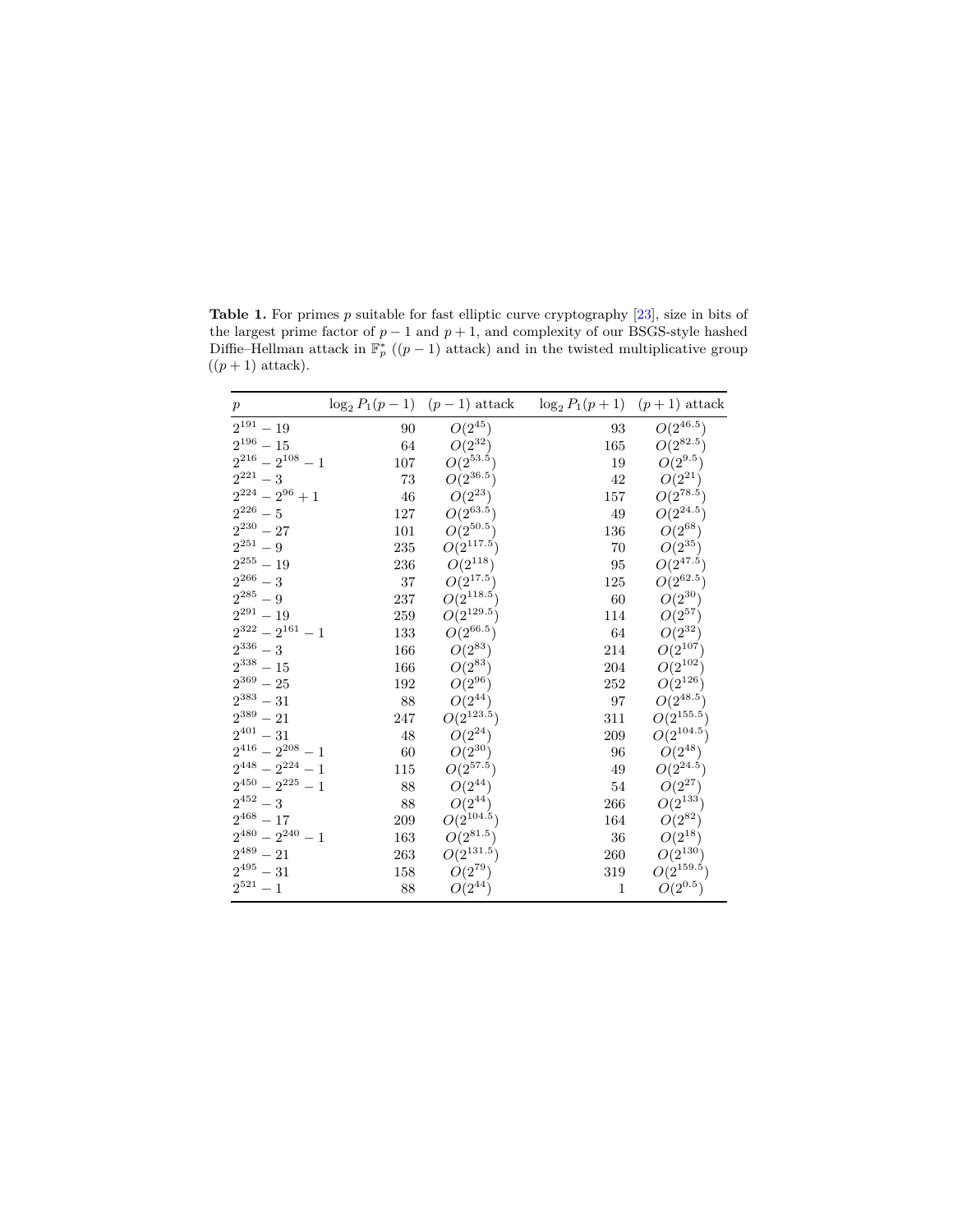**Algorithm 1:** Fault attack countermeasure for elliptic curves with degenerate points allowing "shortcut" scalar multiplications.

**Input**: A curve  $E(\mathbb{F}_n)$ ; A point  $P = (x, y) \in E(\mathbb{F}_p);$ A scalar exponent  $k \in \mathbb{Z}$ ; A security parameter *b*; An efficiently-computable "shortcut" map  $f(k, P) : E(\mathbb{F}_r) \to E(\mathbb{F}_r)$  implementing scalar multiplication by *k*. **Output**: *k* · *P* **begin**  $r \leftarrow$  random *b*-bit prime  $E_r \leftarrow$  DegenerateCurve $(r)$  // Pick degenerate curve, model-dependent  $P_r \leftarrow (x_r, y_r) \in E_r(\mathbb{F}_r)$  // Pick appropriate degenerate point on  $E_r$  $E' \leftarrow E \times E_r / \mathbb{Z}/pr\mathbb{Z}$  $P' \leftarrow (\text{CRT}_{p,r}(x(P), x_r), \text{CRT}_{p,r}(y(P), y_r)) \in E'(\mathbb{Z}/pr\mathbb{Z})$  $Q' \leftarrow k \cdot P'$ **if**  $Q'$  mod  $r \neq f(k, P' \mod r)$  **then** // Check for fault **return** *"error"* **else**  $\mathbf{return} \, \left( x(Q') \bmod p, y(Q') \bmod p \right)$ **end end**

<span id="page-12-0"></span>group  $\mathbb{F}_r^+$ . For example, the set of affine points  $(\alpha r, 1) \in E(\mathbb{Z}/r^2\mathbb{Z})$ , coupled with the Edwards group law, yields the useful identity  $k \cdot (\alpha r, 1) = (k \cdot \alpha r, 1) \pmod{r^2}$ , which can be used to detect a fault very efficiently. Our proposed countermeasure is conceptually similar, but takes advantage of the multiplicative and additive identities of degenerate curves described in [§3](#page-4-0) instead. The countermeasure is described, in its most general form, in [Algorithm 1.](#page-12-0)

One can view our proposed countermeasure as the BOS [\[11\]](#page-14-1) countermeasure coupled with a "shortcut"  $f(k, P)$  to compute the second scalar multiplication  $k \cdot P$  in  $E(\mathbb{F}_r)$ —much faster than by using the standard formulas. This shortcut takes different forms depending on which curve shape we are working over. Generically, we begin by picking a curve  $E_r$  over  $\mathbb{F}_r$  for which there is at least one point for which scalar multiplication is easy to compute. Then, the extended curve E' is the direct product  $E'(\mathbb{Z}/pr\mathbb{Z}) = E(\mathbb{F}_p) \times E_r(\mathbb{F}_r)$ , and the countermeasure consists of checking whether  $k \cdot P' \in E'$ , reduced modulo *r*, equals the same multiplication performed independently in  $E_r$ . The correctness of this method follows from the correctness of BOS [\[11\]](#page-14-1); our concrete contribution is the shortcuts taken to reduce the computation overhead of the scalar multiplication in *Er*. The following considers two popular shapes—Weierstrass and Edwards curves—but others are similarly easy to derive.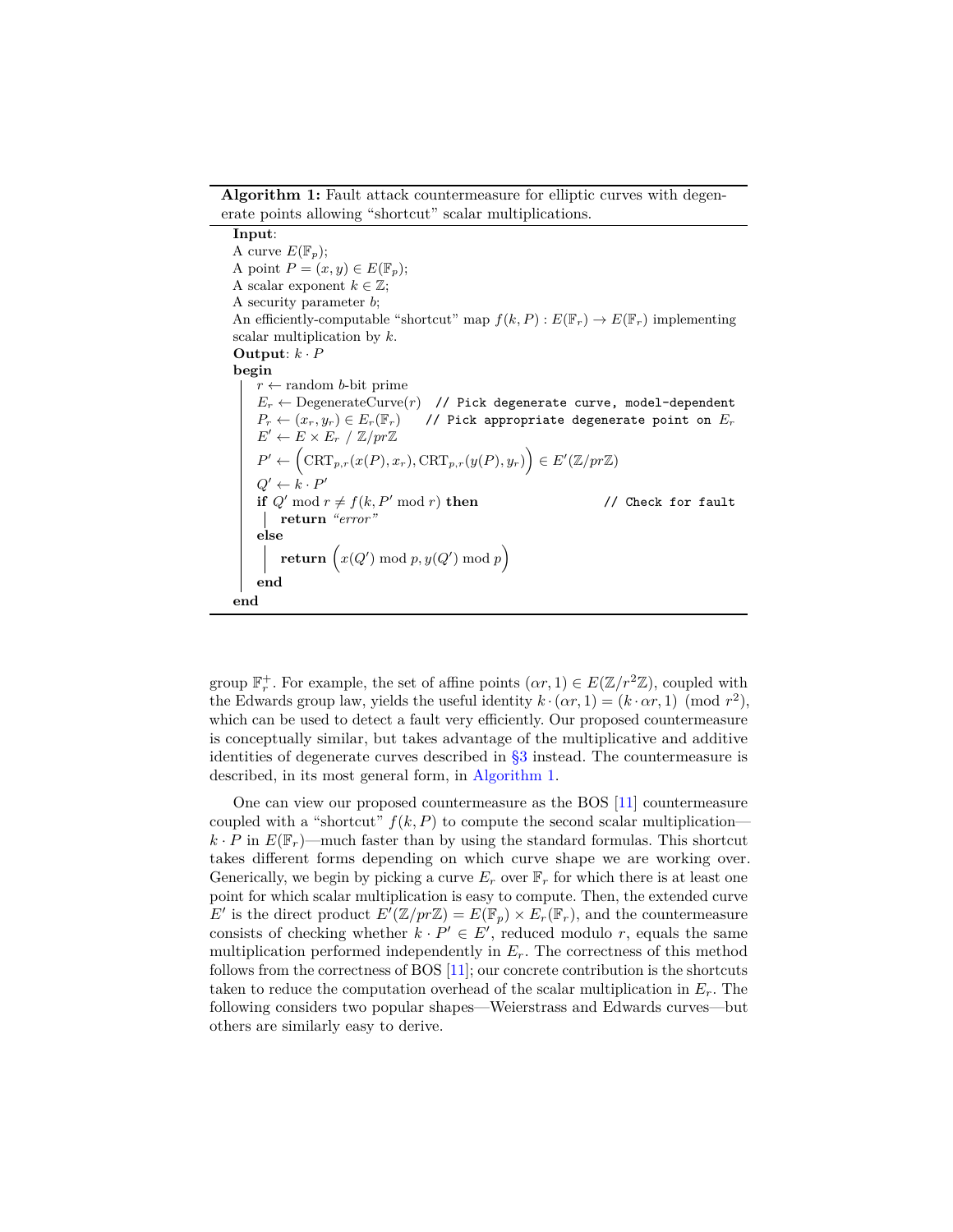#### **5.1 Weierstrass curves**

In Weierstrass curves, we may take advantage of the unique singular curve  $y^2 = x^3$ . This curve is notable for degenerating into the *additive* group  $\mathbb{F}_r^+$  via the map  $(x, y) \mapsto x/y$  and  $\infty \mapsto 0$ , with inverse  $t \mapsto (t^{-2}, t^{-3})$  and  $0 \mapsto \infty$  [\[28,](#page-15-11) §3.7]. This immediately suggests a very efficient shortcut map for  $E_r$ :

$$
f(k, P) = ((kt)^{-2}, (kt)^{-3}),
$$

where  $t = x/y$  or  $t = 0$  if  $P = \infty$ .

The resulting correctness test only requires a few multiplications modulo *r*, which is more efficient than both BOS [\[11\]](#page-14-1) and Baek–Vasyltsov [\[3\]](#page-14-10), and is comparable with Joye's approach [\[30\]](#page-16-11). Note that the inversions are avoidable by using projective coordinates.

#### **5.2 Edwards curves**

Unlike Weierstrass curves, Edwards curves do not have any additive degeneration. However, we can use the results of  $\S 3.3$  to devise a similar countermeasure using a multiplicative degeneration. The shortcut map for *E<sup>r</sup>* is

$$
f(k, P) = (0, y^k) ,
$$

where  $P = (0, y)$  for any  $y \notin \{0, 1\}$  that generates the group  $\mathbb{F}_r^*$ . In this case the computational overhead is larger than in the Weierstrass case—a modular exponentiation modulo *r*—but is still far cheaper than a scalar multiplication.

#### **5.3 Comparison with previous countermeasures**

The above methods offer some advantages relatively to previous Shamir-inspired fault attack countermeasures:

- **Only one full-fledged scalar multiplication is required.** This is in contrast with Blömer–Otto–Seifert  $[11, §8]$  $[11, §8]$  which requires 2 scalar multiplications– one modulo *pr*, another modulo *r*. In the case of Weierstrass curves, our countermeasure is faster than any other targeting the same curve shape.
- **Works both in affine and projective coordinates** This is in contrast with Baek–Vasyltsov [\[3\]](#page-14-10), which due to working on Weierstrass curves, breaks down when faced with the corner cases in the addition and doubling formulas of those curves.

Although our method may not suit every use case, it is another useful tool for hardened implementations of elliptic curves. It is particularly suitable for implementations of curves over random primes, which hardware implementers tend to favor [\[42\]](#page-17-12), since multiplication modulo *pr* is straightforward to implement, and the overhead remains small. On the other hand, highly structured primes, usually very close to a power of 2, would likely suffer a higher performance impact, since modular reduction would no longer be a linear-time operation.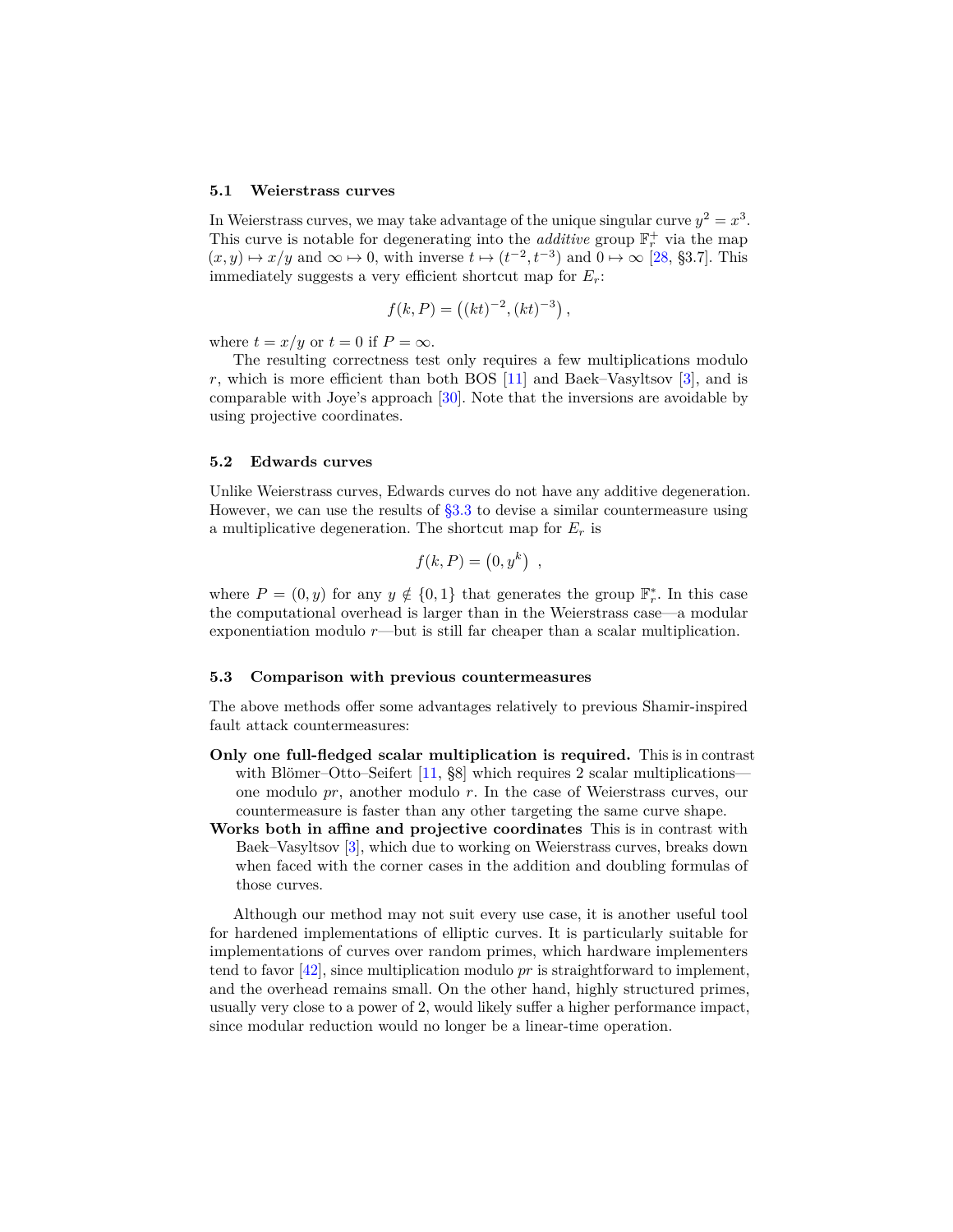# **References**

- <span id="page-14-2"></span>1. Antipa, A., Brown, D.R.L., Menezes, A., Struik, R., Vanstone, S.A.: Validation of elliptic curve public keys. In: Desmedt, Y. (ed.) PKC 2003: 6th International Workshop on Theory and Practice in Public Key Cryptography. Lecture Notes in Computer Science, vol. 2567, pp. 211–223. Springer, Heidelberg, Germany, Miami, USA (Jan 6–8, 2003)
- <span id="page-14-9"></span>2. Aranha, D.F., Barreto, P.S.L.M., Pereira, G.C.C.F., Ricardini, J.E.: A note on high-security general-purpose elliptic curves. Cryptology ePrint Archive, Report 2013/647 (2013), <http://eprint.iacr.org/>
- <span id="page-14-10"></span>3. Baek, Y., Vasyltsov, I.: How to prevent DPA and fault attack in a unified way for ECC scalar multiplication – ring extension method. In: Dawson, E., Wong, D.S. (eds.) Information Security Practice and Experience, Third International Conference, ISPEC 2007, Hong Kong, China, May 7–9, 2007, Proceedings. Lecture Notes in Computer Science, vol. 4464, pp. 225–237. Springer (2007), [http://dx.](http://dx.doi.org/10.1007/978-3-540-72163-5_18) [doi.org/10.1007/978-3-540-72163-5\\_18](http://dx.doi.org/10.1007/978-3-540-72163-5_18)
- <span id="page-14-3"></span>4. Bernstein, D.J.: Curve25519: New Diffie-Hellman speed records. In: Yung, M., Dodis, Y., Kiayias, A., Malkin, T. (eds.) PKC 2006: 9th International Conference on Theory and Practice of Public Key Cryptography. Lecture Notes in Computer Science, vol. 3958, pp. 207–228. Springer, Heidelberg, Germany, New York, NY, USA (Apr 24–26, 2006)
- <span id="page-14-7"></span>5. Bernstein, D.J., Birkner, P., Joye, M., Lange, T., Peters, C.: Twisted Edwards curves. In: Vaudenay, S. (ed.) AFRICACRYPT 08: 1st International Conference on Cryptology in Africa. Lecture Notes in Computer Science, vol. 5023, pp. 389–405. Springer, Heidelberg, Germany, Casablanca, Morocco (Jun 11–14, 2008)
- <span id="page-14-8"></span>6. Bernstein, D.J., Chuengsatiansup, C., Kohel, D., Lange, T.: Twisted Hessian curves. In: Lauter, K.E., Rodríguez-Henríquez, F. (eds.) Progress in Cryptology - LAT-INCRYPT 2015: 4th International Conference on Cryptology and Information Security in Latin America. Lecture Notes in Computer Science, vol. 9230, pp. 269–294. Springer, Heidelberg, Germany, Guadalajara, Mexico (Aug 23–26, 2015)
- <span id="page-14-4"></span>7. Bernstein, D.J., Lange, T.: Faster addition and doubling on elliptic curves. In: Kurosawa, K. (ed.) Advances in Cryptology – ASIACRYPT 2007. Lecture Notes in Computer Science, vol. 4833, pp. 29–50. Springer, Heidelberg, Germany, Kuching, Malaysia (Dec 2–6, 2007)
- <span id="page-14-6"></span>8. Bernstein, D.J., Lange, T.: Explicit-formulas database (2015), [https://](https://hyperelliptic.org/EFD/) [hyperelliptic.org/EFD/](https://hyperelliptic.org/EFD/), accessed May 1st, 2015.
- <span id="page-14-0"></span>9. Biehl, I., Meyer, B., Müller, V.: Differential fault attacks on elliptic curve cryptosystems. In: Bellare, M. (ed.) Advances in Cryptology – CRYPTO 2000. Lecture Notes in Computer Science, vol. 1880, pp. 131–146. Springer, Heidelberg, Germany, Santa Barbara, CA, USA (Aug 20–24, 2000)
- <span id="page-14-5"></span>10. Billet, O., Joye, M.: The Jacobi model of an elliptic curve and side-channel analysis. In: Proceedings of the 15th International Conference on Applied Algebra, Algebraic Algorithms and Error-correcting Codes. pp. 34–42. AAECC'03, Springer-Verlag, Berlin, Heidelberg (2003), <https://eprint.iacr.org/2002/125>
- <span id="page-14-1"></span>11. Blömer, J., Otto, M., Seifert, J.: Sign change fault attacks on elliptic curve cryptosystems. In: Breveglieri, L., Koren, I., Naccache, D., Seifert, J. (eds.) Fault Diagnosis and Tolerance in Cryptography, Third International Workshop, FDTC 2006, Yokohama, Japan, October 10, 2006, Proceedings. Lecture Notes in Computer Science, vol. 4236, pp. 36–52. Springer (2006), [http://dx.doi.org/10.1007/11889700\\_4](http://dx.doi.org/10.1007/11889700_4)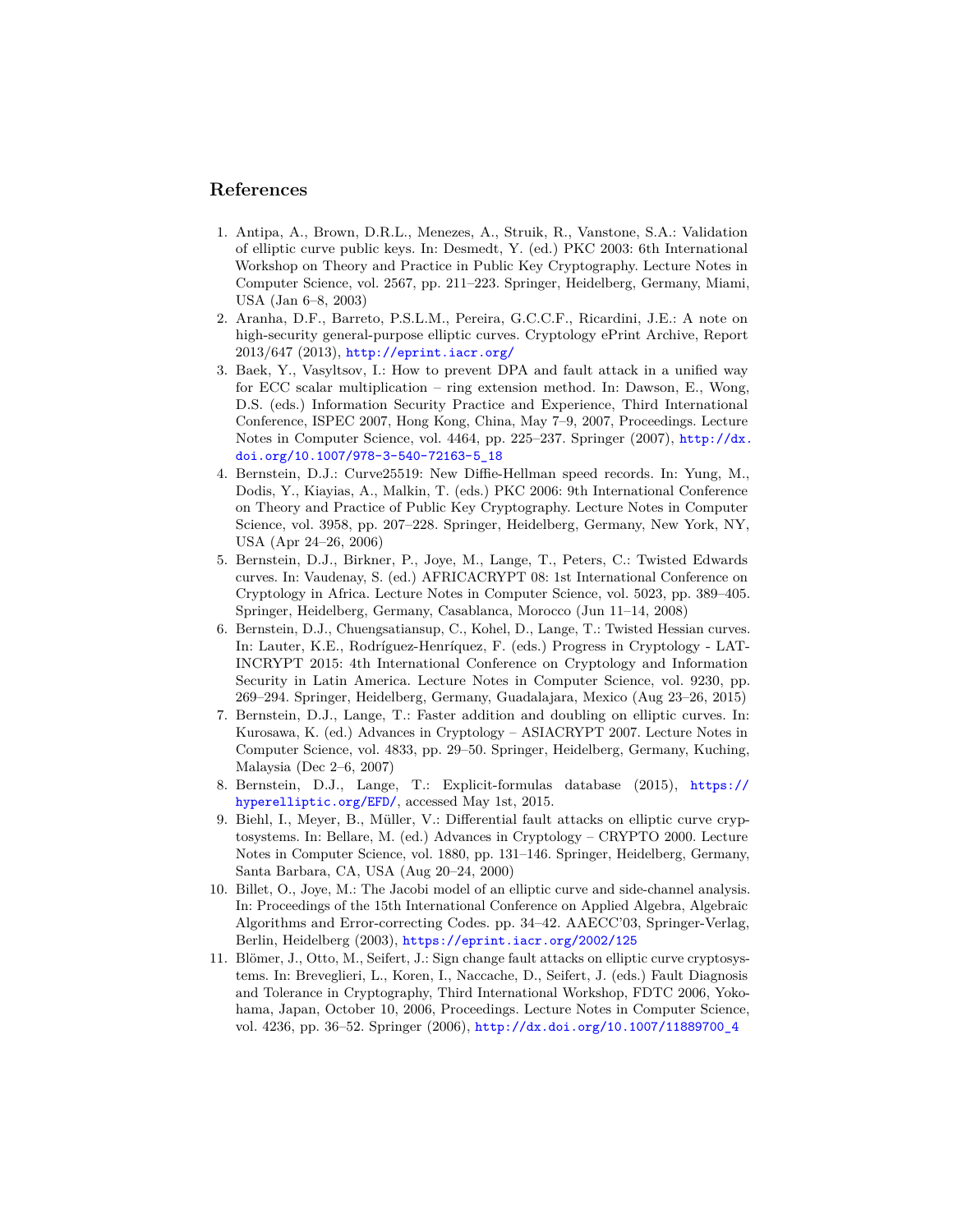- <span id="page-15-0"></span>12. Boneh, D., DeMillo, R.A., Lipton, R.J.: On the importance of checking cryptographic protocols for faults (extended abstract). In: Fumy, W. (ed.) Advances in Cryptology – EUROCRYPT'97. Lecture Notes in Computer Science, vol. 1233, pp. 37–51. Springer, Heidelberg, Germany, Konstanz, Germany (May 11–15, 1997)
- <span id="page-15-1"></span>13. Boneh, D., DeMillo, R.A., Lipton, R.J.: On the importance of eliminating errors in cryptographic computations. Journal of Cryptology 14(2), 101–119 (2001)
- <span id="page-15-7"></span>14. Chudnovsky, D.V., Chudnovsky, G.V.: Sequences of numbers generated by addition in formal groups and new primality and factorization tests. Advances in Applied Mathematics 7(4), 385–434 (Dec 1986), [http://dx.doi.org/10.1016/](http://dx.doi.org/10.1016/0196-8858(86)90023-0) [0196-8858\(86\)90023-0](http://dx.doi.org/10.1016/0196-8858(86)90023-0)
- <span id="page-15-2"></span>15. Ciet, M., Joye, M.: Elliptic curve cryptosystems in the presence of permanent and transient faults. Des. Codes Cryptography 36(1), 33–43 (2005), [http://dx.doi.](http://dx.doi.org/10.1007/s10623-003-1160-8) [org/10.1007/s10623-003-1160-8](http://dx.doi.org/10.1007/s10623-003-1160-8)
- <span id="page-15-12"></span>16. Coppersmith, D., Odlyzko, A.M., Schroeppel, R.: Discrete logarithms in *GF*(*p*). Algorithmica 1(1), 1–15 (Jan 1986), <http://dx.doi.org/10.1007/BF01840433>
- <span id="page-15-8"></span>17. Desboves, A.: Résolution, en nombres entries et sous la forme la plus générale, de l'équation cubique, homogène, à trois inconnues. Nouvelles annales de mathématiques, journal des candidats aux écoles polytechnique et normale 5(3), 545–579 (1886), [http://www.numdam.org/item?id=NAM\\_1886\\_3\\_5\\_\\_545\\_0](http://www.numdam.org/item?id=NAM_1886_3_5__545_0)
- <span id="page-15-4"></span>18. Edwards, H.M.: A normal form for elliptic curves. Bulletin of the American Mathematical Society 44(3), 393–422 (2007), [http://dx.doi.org/10.1090/](http://dx.doi.org/10.1090/S0273-0979-07-01153-6) [S0273-0979-07-01153-6](http://dx.doi.org/10.1090/S0273-0979-07-01153-6)
- <span id="page-15-15"></span>19. ElGamal, T.: A public key cryptosystem and a signature scheme based on discrete logarithms. IEEE Transactions on Information Theory 31, 469–472 (1985)
- <span id="page-15-3"></span>20. Fouque, P., Lercier, R., Réal, D., Valette, F.: Fault attack on elliptic curve Montgomery ladder implementation. In: Breveglieri, L., Gueron, S., Koren, I., Naccache, D., Seifert, J. (eds.) Fifth International Workshop on Fault Diagnosis and Tolerance in Cryptography, 2008, FDTC 2008, Washington, DC, USA, 10 August 2008. pp. 92– 98. IEEE Computer Society (2008), <http://dx.doi.org/10.1109/FDTC.2008.15>
- <span id="page-15-13"></span>21. Gordon, D.M.: Discrete logarithms in *GF*(*p*) using the number field sieve. SIAM J. Discret. Math. 6(1), 124–138 (Feb 1993), <http://dx.doi.org/10.1137/0406010>
- <span id="page-15-14"></span>22. Hamburg, M.: Ed448-Goldilocks. Workshop on Elliptic Curve Cryptography Standards (2015)
- <span id="page-15-16"></span>23. Harris, B., et al.: The Pareto frontiers of sleeveless primes. The Curves mailing list (Oct 2014), [https://moderncrypto.org/mail-archive/curves/2014/000324.](https://moderncrypto.org/mail-archive/curves/2014/000324.html) [html](https://moderncrypto.org/mail-archive/curves/2014/000324.html)
- <span id="page-15-9"></span>24. Hesse, O.: Über die Elimination der Variabeln aus drei algebraischen Gleichungen vom zweiten Grade mit zwei Variabeln. Journal für die reine und angewandte Mathematik 28, 68–96 (1844), [http://resolver.sub.uni-goettingen.de/purl?](http://resolver.sub.uni-goettingen.de/purl?GDZPPN002144069) [GDZPPN002144069](http://resolver.sub.uni-goettingen.de/purl?GDZPPN002144069)
- <span id="page-15-5"></span>25. Hisil, H., Wong, K.K.H., Carter, G., Dawson, E.: Twisted Edwards curves revisited. In: Pieprzyk, J. (ed.) Advances in Cryptology – ASIACRYPT 2008. Lecture Notes in Computer Science, vol. 5350, pp. 326–343. Springer, Heidelberg, Germany, Melbourne, Australia (Dec 7–11, 2008)
- <span id="page-15-10"></span>26. Hisil, H., Wong, K.K., Carter, G., Dawson, E.: An exploration of affine group laws for elliptic curves. J. Mathematical Cryptology  $5(1)$ ,  $1-50$  (2011),  $\frac{http://dx.doi.}{$  $\frac{http://dx.doi.}{$  $\frac{http://dx.doi.}{$ [org/10.1515/jmc.2011.005](http://dx.doi.org/10.1515/jmc.2011.005)
- <span id="page-15-6"></span>27. Huff, G.B.: Diophantine problems in geometry and elliptic ternary forms. Duke Mathematical Journal 15(2), 443–453 (1948)
- <span id="page-15-11"></span>28. Husemöller, D.: Elliptic Curves, Graduate Texts in Mathematics, vol. 111. Springer-Verlag, New York, 2 edn. (2004)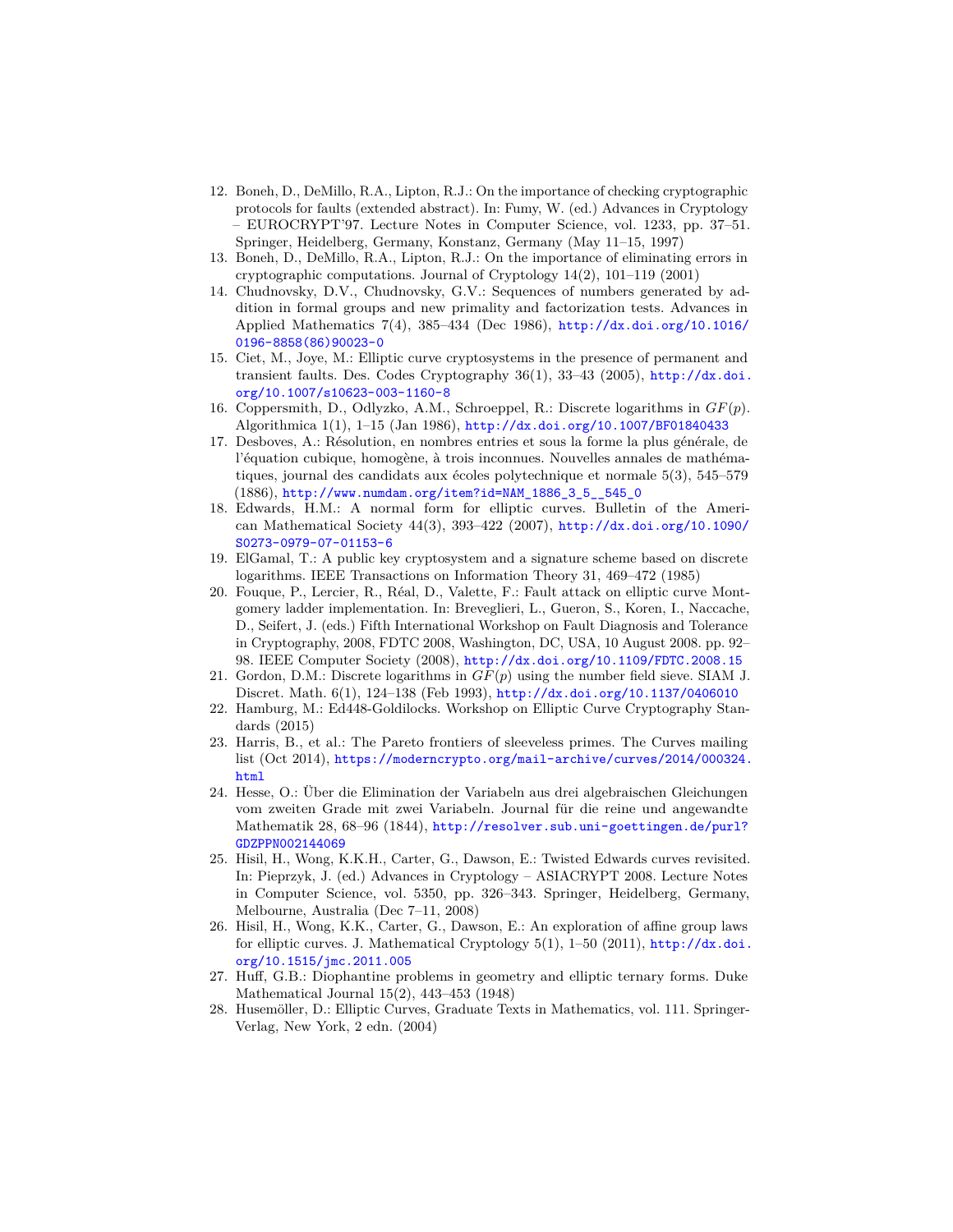- <span id="page-16-5"></span>29. Jager, T., Schwenk, J., Somorovsky, J.: Practical invalid curve attacks on TLS-ECDH. In: Pernul, G., Ryan, P.Y.A., Weippl, E.R. (eds.) Computer Security - ESORICS 2015 - 20th European Symposium on Research in Computer Security, Vienna, Austria, September 21-25, 2015, Proceedings, Part I. Lecture Notes in Computer Science, vol. 9326, pp. 407–425. Springer, Heidelberg, Germany, Vienna, Austria (2015)
- <span id="page-16-11"></span>30. Joye, M.: Fault-resistant calculcations on elliptic curves (Jun 2013), [http://www.](http://www.google.com/patents/US8457303) [google.com/patents/US8457303](http://www.google.com/patents/US8457303), US Patent 8,457,303
- <span id="page-16-10"></span>31. Joye, M.: On the security of a unified countermeasure. In: Breveglieri, L., Gueron, S., Koren, I., Naccache, D., Seifert, J. (eds.) Fifth International Workshop on Fault Diagnosis and Tolerance in Cryptography, 2008, FDTC 2008, Washington, DC, USA, 10 August 2008. pp. 87–91. IEEE Computer Society (2008), [http:](http://dx.doi.org/10.1109/FDTC.2008.8) [//dx.doi.org/10.1109/FDTC.2008.8](http://dx.doi.org/10.1109/FDTC.2008.8)
- <span id="page-16-12"></span>32. Joye, M.: Elliptic curve cryptosystems in the presence of faults. In: Fischer, W., Schmidt, J. (eds.) 2013 Workshop on Fault Diagnosis and Tolerance in Cryptography, Los Alamitos, CA, USA, August 20, 2013. p. 73. IEEE Computer Society (2013), <http://conferenze.dei.polimi.it/FDTC13/shared/FDTC-2013-keynote-2.pdf>
- <span id="page-16-6"></span>33. Joye, M., Quisquater, J.J.: Hessian elliptic curves and side-channel attacks. In: Koç, Çetin Kaya., Naccache, D., Paar, C. (eds.) Cryptographic Hardware and Embedded Systems – CHES 2001. Lecture Notes in Computer Science, vol. 2162, pp. 402–410. Springer, Heidelberg, Germany, Paris, France (May 14–16, 2001)
- <span id="page-16-7"></span>34. Joye, M., Tibouchi, M., Vergnaud, D.: Huff's model for elliptic curves. In: Hanrot, G., Morain, F., Thomé, E. (eds.) Algorithmic Number Theory, 9th International Symposium, ANTS-IX, Nancy, France, July 19-23, 2010. Proceedings. Lecture Notes in Computer Science, vol. 6197, pp. 234–250. Springer (2010), [http://dx.doi.org/](http://dx.doi.org/10.1007/978-3-642-14518-6_20) [10.1007/978-3-642-14518-6\\_20](http://dx.doi.org/10.1007/978-3-642-14518-6_20)
- <span id="page-16-3"></span>35. Karabina, K., Ustaoğlu, B.: Invalid-curve attacks on (hyper)elliptic curve cryptosystems. Advances of Mathematics of Communications 4(3), 307–321 (2010), <http://cryptolounge.net/pdf/KarUst10.pdf>
- <span id="page-16-2"></span>36. Kim, T., Tibouchi, M.: Bit-flip faults on elliptic curve base fields, revisited. In: Boureanu, I., Owesarski, P., Vaudenay, S. (eds.) ACNS 14: 12th International Conference on Applied Cryptography and Network Security. Lecture Notes in Computer Science, vol. 8479, pp. 163–180. Springer, Heidelberg, Germany, Lausanne, Switzerland (Jun 10–13, 2014)
- <span id="page-16-4"></span>37. Kim, T., Tibouchi, M.: Invalid curve attacks in a GLS setting. In: Tanaka, K., Suga, Y. (eds.) IWSEC 15: 10th International Workshop on Security, Advances in Information and Computer Security. Lecture Notes in Computer Science, vol. 9241, pp. 41–55. Springer, Heidelberg, Germany, Nara, Japan (Aug 26–28, 2015)
- <span id="page-16-0"></span>38. Koblitz, N.: Elliptic curve cryptosystems. Mathematics of Computation 48, 203–209 (1987), <http://dx.doi.org/10.1090/S0025-5718-1987-0866109-5>
- <span id="page-16-1"></span>39. Lenstra, Jr., H.W.: Factoring integers with elliptic curves. Annals of Mathematics 126(3), 649–673 (Nov 1987), <http://www.jstor.org/stable/1971363>
- <span id="page-16-8"></span>40. Liardet, P.Y., Smart, N.P.: Preventing SPA/DPA in ECC systems using the Jacobi form. In: Koç, Çetin Kaya., Naccache, D., Paar, C. (eds.) Cryptographic Hardware and Embedded Systems – CHES 2001. Lecture Notes in Computer Science, vol. 2162, pp. 391–401. Springer, Heidelberg, Germany, Paris, France (May 14–16, 2001)
- <span id="page-16-9"></span>41. Lim, C.H., Lee, P.J.: A key recovery attack on discrete log-based schemes using a prime order subgroup. In: Kaliski Jr., B.S. (ed.) Advances in Cryptology – CRYPTO'97. Lecture Notes in Computer Science, vol. 1294, pp. 249–263. Springer, Heidelberg, Germany, Santa Barbara, CA, USA (Aug 17–21, 1997)